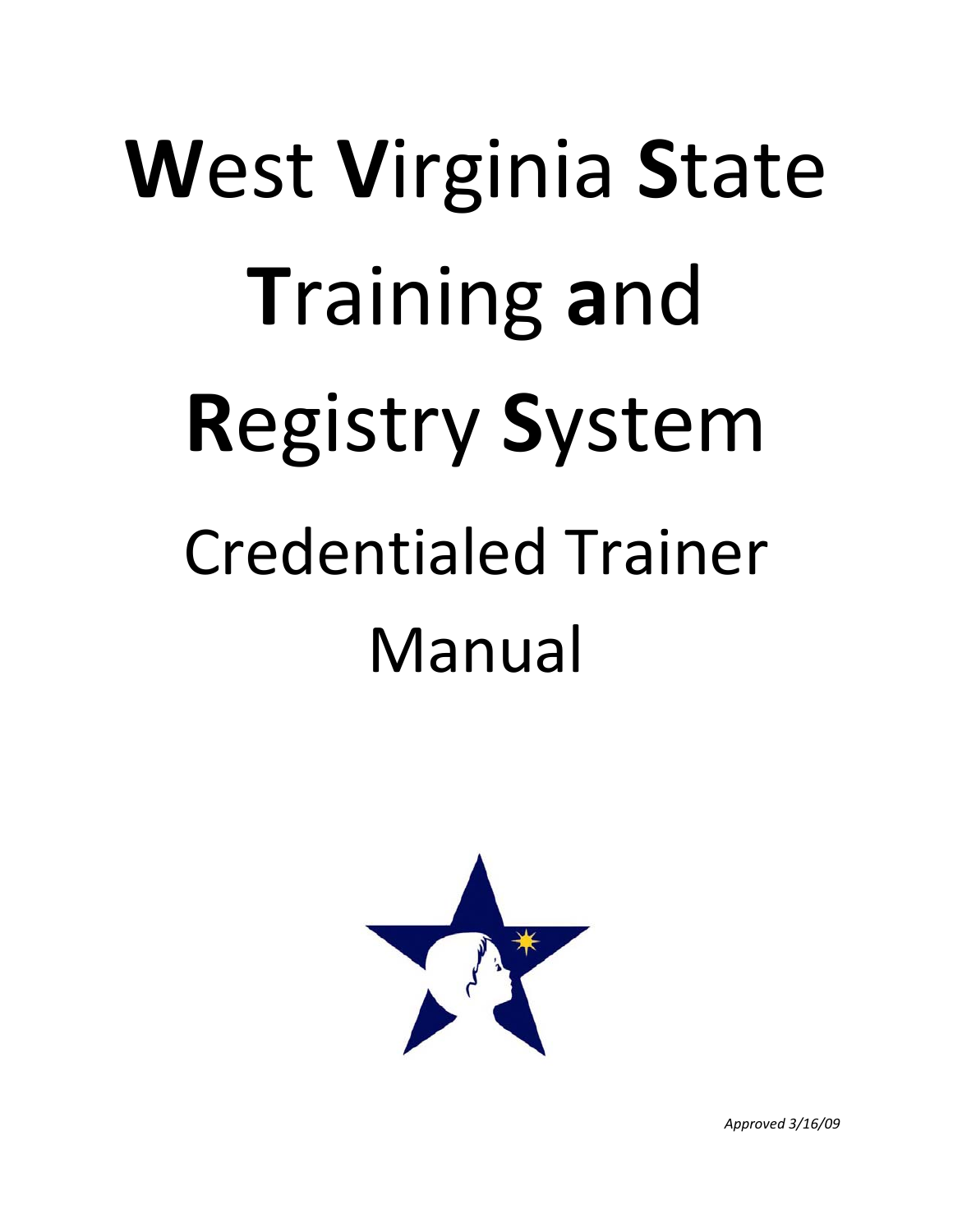# West Virginia State Training and Registry System Credentialed Trainer Manual Table of Contents

| I.    |                                                        | Pg <sub>3</sub> |
|-------|--------------------------------------------------------|-----------------|
| II.   |                                                        | Pg 7            |
| III.  |                                                        | Pg 9            |
| IV.   |                                                        | Pg 10           |
| V.    |                                                        | Pg 11           |
| VI.   |                                                        | Pg 13           |
| VII.  |                                                        | Pg 14           |
| VIII. |                                                        | Pg 15           |
| IX.   | <b>Trainer Credential</b>                              |                 |
|       |                                                        | Pg 16           |
|       | Processing Time of a Trainer Certification Application | Pg 17           |
|       | <b>Trainer Levels</b>                                  |                 |
|       |                                                        | Pg 18           |
|       |                                                        | Pg 18           |
|       |                                                        | Pg 19           |
|       |                                                        | Pg 20           |
|       |                                                        | Pg 20           |
| Χ.    | <b>Trainer Responsibilities</b>                        |                 |
|       |                                                        | Pg 22           |
|       |                                                        | Pg 22           |
|       |                                                        | Pg 23           |
|       |                                                        | Pg 24           |
|       |                                                        | Pg 24           |
|       |                                                        | Pg 25           |
|       |                                                        | Pg 26           |
|       |                                                        | Pg 26           |
| XI.   |                                                        | Pg 28           |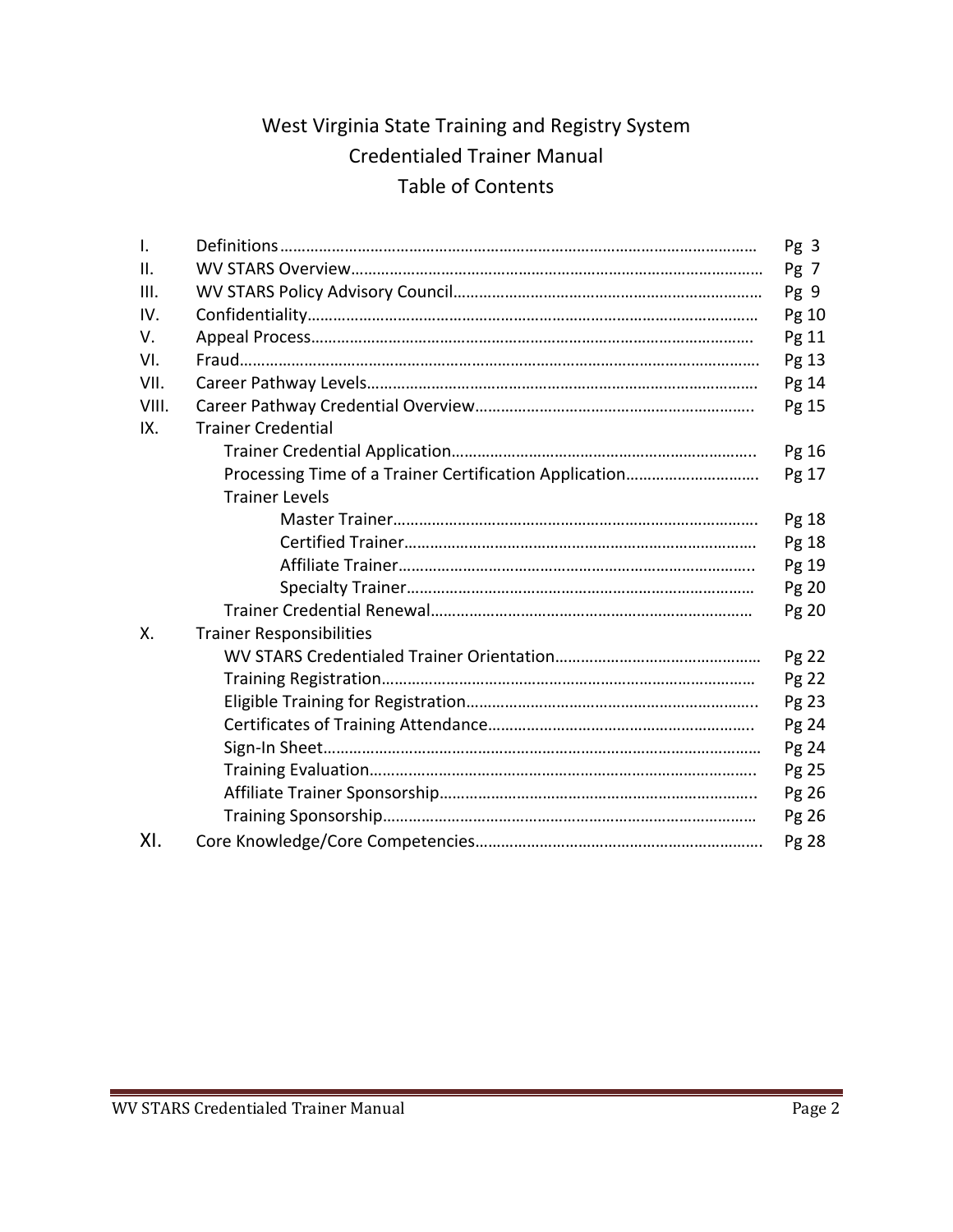## I. WV STARS DEFINITIONS DIRECTORY

**Apprenticeship for Child Development Specialist (ACDS)‐** The WV Apprenticeship for Child Development Specialist is a training program for people who are employed in early care and education programs.

**Appeal‐** A process for requesting a formal change to an official decision.

**Career Pathway**‐ A system of career mobility that is based on the core competencies and is available to practitioners at all levels. The Career Pathway provides a framework to encourage higher levels of skills credentials, and wages.

**Career Pathway Level‐** The level assigned to a Career Pathway applicant at the time of approval. The level is based on education (both formal and informal) and experience.

**Child Development Associate (CDA)‐** An individual who has successfully completed the CDA assessment process and has been awarded the CDA Credential.

**Certificate of Training Attendance‐** A document received by attendees of WV STARS Registered Training events.

**Continuing Education Unit (CEU)‐** The unit of measure assigned to a professional development event. Generally, ten clock hours of instruction is equal to one CEU.

**Core Knowledge Content Area‐** The eight established content areas that identify the knowledge that adults working with young children need to facilitate child learning and development.

**Core Competency Area‐** The range of observable skills that individuals providing early care and education experiences need to facilitate child learning and development.

**Credential‐** A document issued demonstrating that requirements have been met (i.e. Career Pathway Credential, Trainer Credential).

**Early Care and Education Field (ECE)**‐ (used synonymously with Early Childhood Education Field or Early Childhood Field) WV STARS policy defines coursework in an Early Care and Education Field as child development, birth to four certification, early childhood, child and family studies, family and consumer science, and early childhood special education.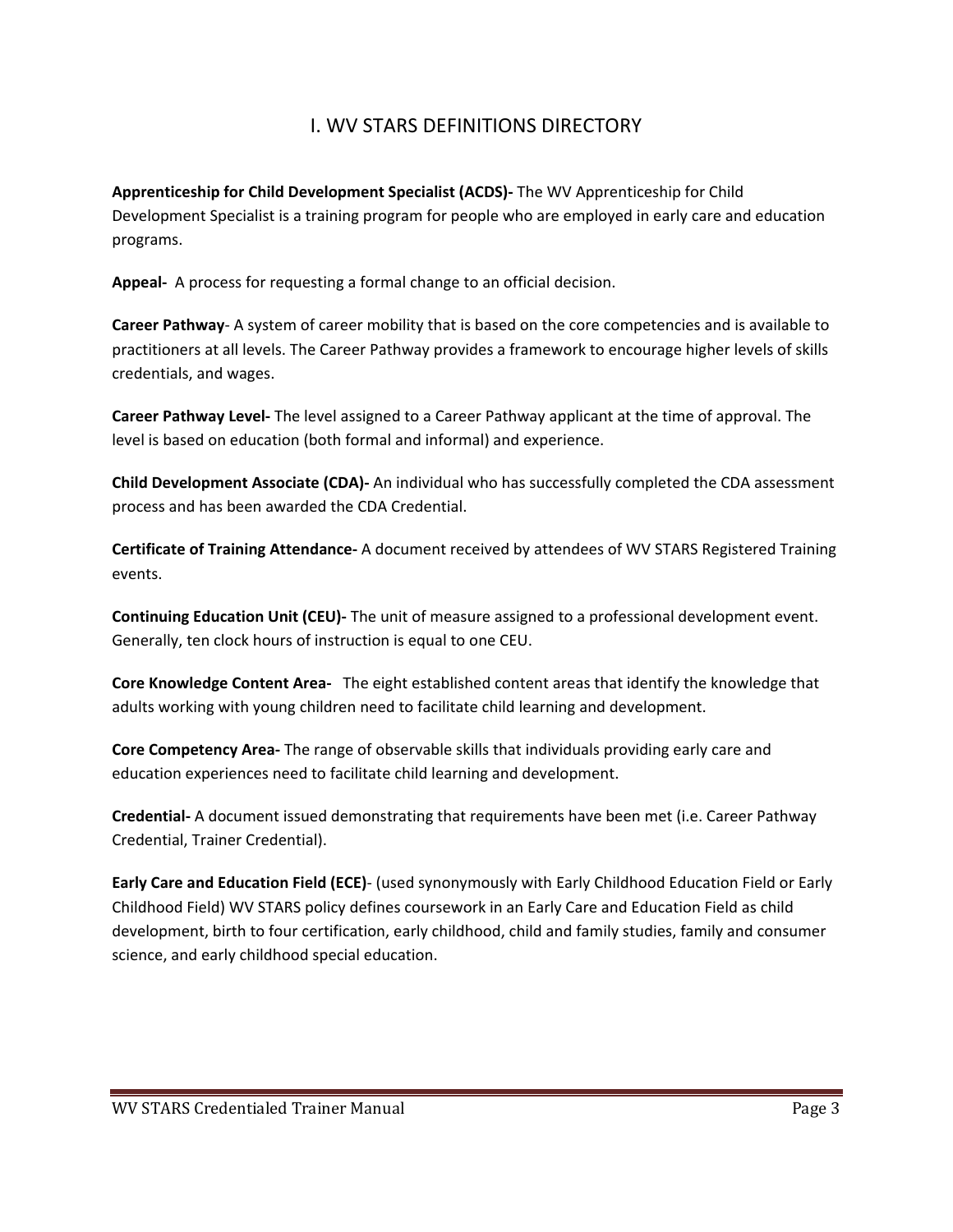**In‐Home Family Education**‐ Home visiting programs using community‐based and strength‐based models, including Healthy Families America, Maternal Infant Health Outreach Worker program, and Parents As Teachers.

**Institution of Higher Education Recognized by a Regional Accrediting Association‐** A community college, college, or university which is a candidate for accreditation or is accredited by one of the following regional accrediting association: 1) Middle States Association of Colleges and Schools, 2) New England Association of Schools and Colleges, 3) North Central Association of Colleges and Schools, 4) Northwest Association of School and Colleges, 5) Southern Association of Colleges and Schools, and 6) Western Association of Schools and Colleges.

**Participant**‐ An individual who, by submitting a Career Pathway Application, has shown to meet the requirements indicated to be credentialed on the Career Pathway. To be considered a participant, an individual must be approved and active on the Career Pathway.

**Partners Implementing the Early Care and Education System (PIECES)‐** A collaborative, all‐volunteer group that includes early care and education professionals, parents , and other interested individuals and organizations that work together to maintain a statewide system of high quality early child care and education for children across the state of West Virginia.

**Practicum‐** A college course, often in a specialized field of study, which is designed to give students supervised practical application of a previously studied theory.

**Practitioner**‐ An individual working in the early care and education field.

**Professional Development**‐ Any continual and ongoing progression of knowledge and skills that contribute to the advancement of an individual's profession. Often referred to when indicating education or training related to a specific piece of a job responsibility or requirement.

**Professional Development Record‐** A record that lists a Career Pathway participant's attendance of WV STARS Registered Training events during active status periods.

**Professional Development System‐** A system established to improve the professional development of participants.

**Professional Vita‐** A professional document indicating an individual's career and qualifications. This document is required to be submitted by a Master Trainer applicant.

**Registry**‐ A professional recognition and credentialing system that establishes an individual's level of competence and accomplishment on the Career Pathway. It provides practitioners with professional records and recognition for their knowledge and skills and a means to advance along the Career Pathway.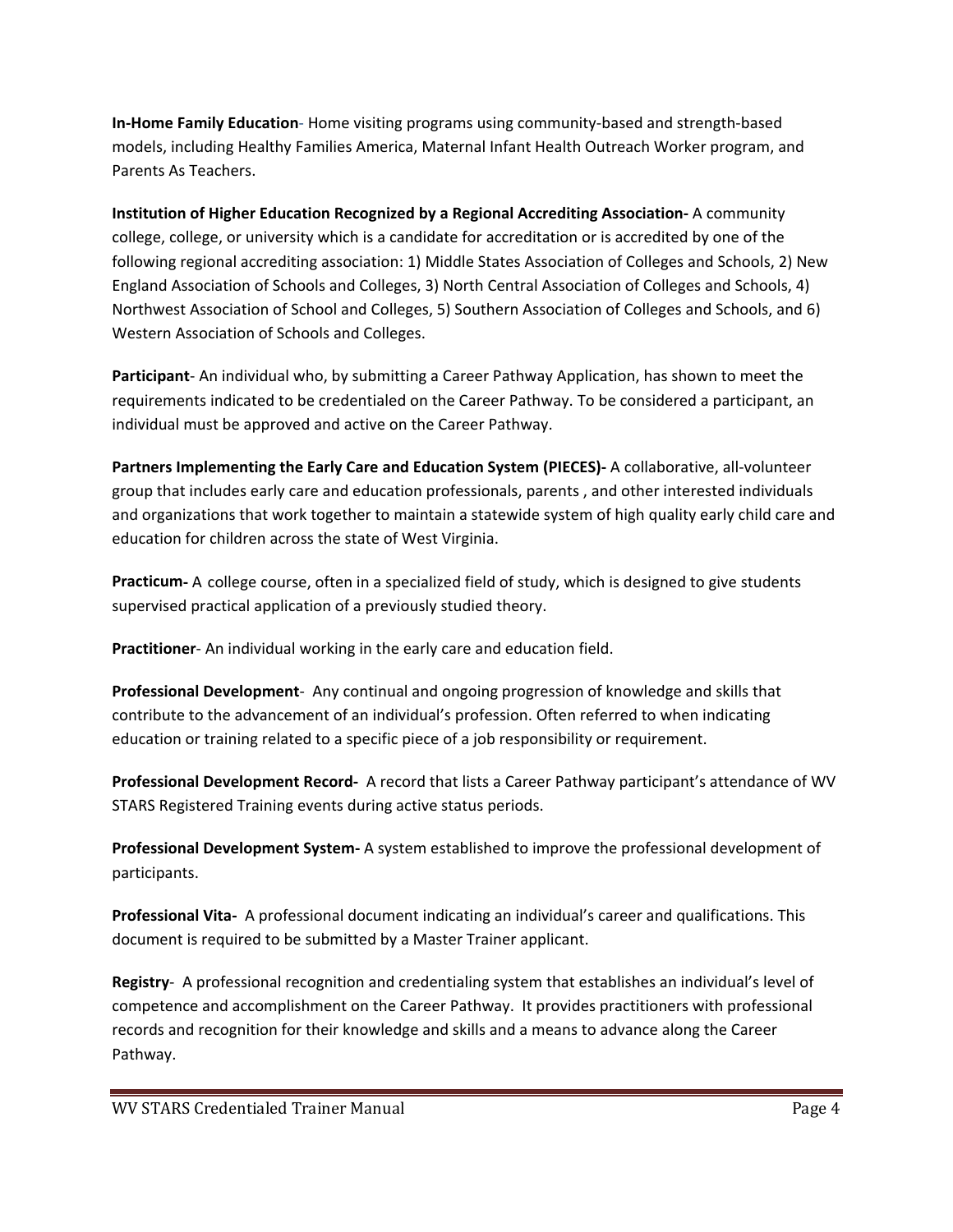**Registry Identification Number‐** Number assigned to a Career Pathway applicant/participant after receipt of Career Pathway Application.

**Relevant Occupation Experience**‐ Any professional position working with or on behalf of children, ages birth through eight (8) and their families through a) direct work with young children and families; b) supervision, leadership or management; c) program coordination, development or regulation; d) training, instruction or technical assistance; or e) evaluation or research.

**Renewal Date‐** Date indicated in a Career Pathway participant's file and on credential that indicates when the participant's status must be renewed to remain active.

**Resource and Referral Agency (R&R Agency)‐** A local nonprofit organization involved in supporting child care services. In West Virginia, at a minimum, the resource & referral agencies manage the subsidy program, link parents with child care options, provide consumer information, offer technical assistance and training to providers, and inform parents of other resources in their community.

**Résumé ‐**A document designed to provide information regarding an individual's professional accomplishments, including work experience, skills and educational background. A résumé submitted to WV STARS must indicate work experience listing employer, job title, job duties, and dates the position was held. A sample résumé can be found on the WV STARS website.

**Tier Level‐** A level of skills indicated in each Core Competency Area. The tier levels indicated are Tier I, Tier II, and Tier III. The skill level advances from Tier I (basic skills) up to Tier III (mastery skills).

**Training Series‐**Any training that is ongoing and offered in succession. Examples: Apprenticeship for Child Development Specialist (ACDS), West Virginia Infant/Toddler Professional Development Program, or Components for Quality Care and Education modules.

**West Virginia Early Childhood Professional Development Calendar‐** An online resource found at www.wvearlychildhood.org that lists available early care and education training in West Virginia.

**West Virginia Early Childhood Training Connections and Resources (WVECTCR)‐** A program managed by River Valley Child Development Services that assists in providing professional development opportunities through a variety of ways within the West Virginia early care and education community. WV STARS is one program operated by WVECTCR.

**WV STARS Credentialed Trainer**‐ An individual who, by submitting a Trainer Credential Application, has shown to meet the requirements indicated by WV STARS for one of the four (4) trainer levels.

**WV STARS Credentialed Trainer Orientation‐** A training that all WV STARS Credentialed Trainers are required to complete that provides trainers with procedures and requirements of a WV STARS Credentialed Trainer.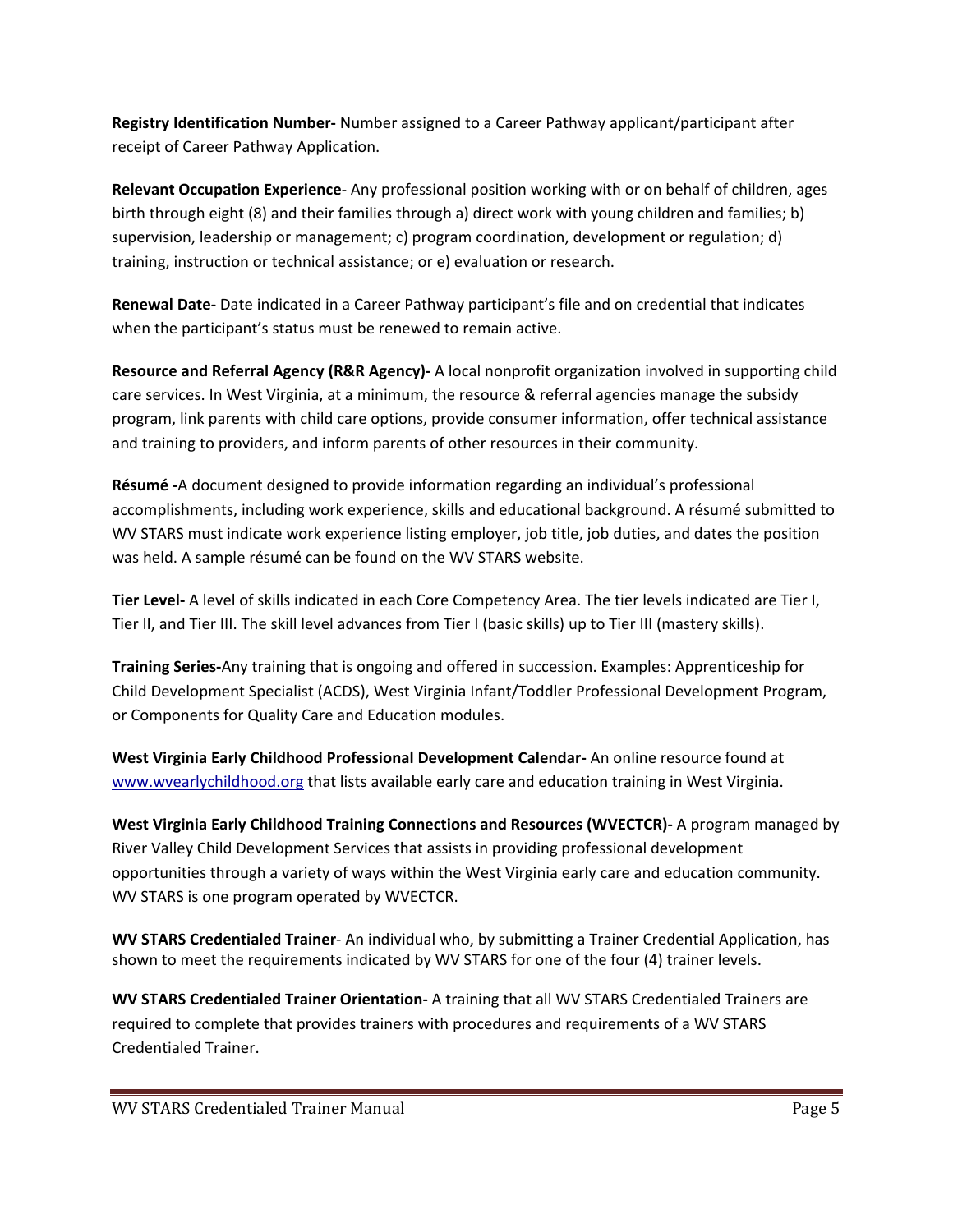**WV STARS Policy Advisory Council‐** A group of early care and education professionals collaborating to assist WVECTCR in maintaining the integrity of WV STARS. The Policy Advisory Council's intent is to establish and update policies and procedures to improve the quality of the registry system while maintaining the original purpose to measure and advance the professional development of early care and education professionals in West Virginia.

**WV STARS Registered Training**‐ A session of learning that has been registered with WV STARS and meets the required criteria of linkage to the minimum standards of the WV Core Knowledge/Core Competencies and is provided by a qualified WV STARS Trainer.

**West Virginia Training Certificate in Early Care and Education (WVTCECE)‐** A certificate issued by WVECTCR for Career Pathway participants meeting the training requirements.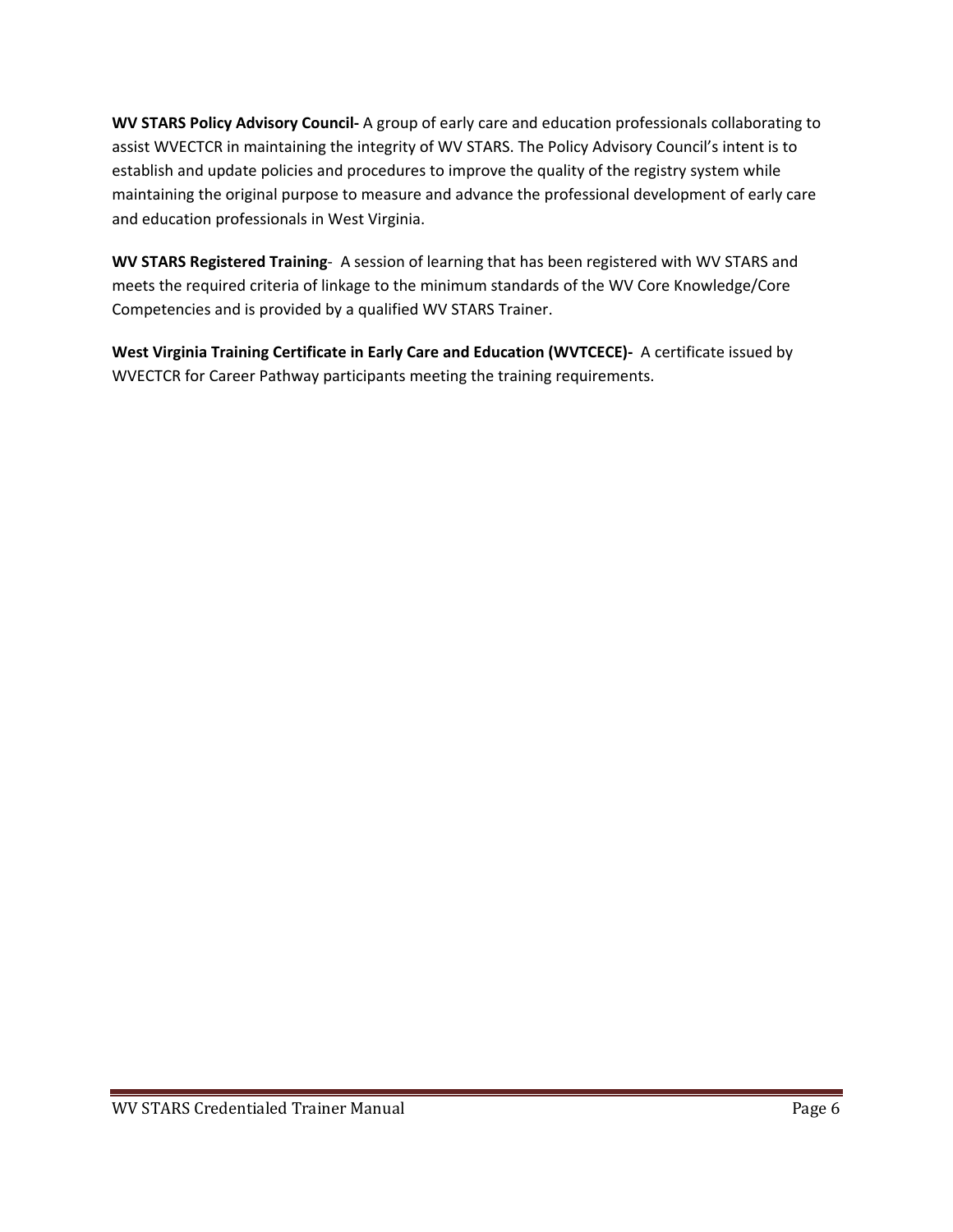# II. WV STARS OVERVIEW

#### We Believe…

Early childhood experiences and a child's environment have an enormous impact on how children learn and interact with each other throughout life. Quality early care and education programs depend on having a qualified and stable workforce. The early care and education workforce should be well‐trained and valued to increase quality and to ensure that children succeed and families are supported.

#### Mission

The mission of WV STARS is to improve the quality of care and education for young children and their families by enhancing the skills and career opportunities for all those who care for and educate our youngest citizens.

#### Goals

The goals of WV STARS are to:

- Adopt a core body of knowledge needed by all practitioners to ensure a consistent base of training.
- Make sure all practitioners have training based on the core body of knowledge available to them.
- Implement a career pathway promoting continuation of education and experience and encouraging increased compensation for advancement.
- Strengthen connections among local, regional, and state partners to benefit children and families.

#### Beneficiaries

WV STARS includes and benefits all early care and education practitioners working in a variety of settings (child care centers, private and public preschools, Head Start, family child care homes and facilities, early intervention, school aged child care, parent education programs, regulatory agencies, and trainers). Program administrators, communities, as well as children and their families also receive the benefits of the Professional Development System.

#### History

WV STARS began as a collaborative effort under the Governor's Early Childhood Implementation Commission in 2000. The Professional Development Committee of the Governor's Early Childhood Implementation Commission worked collaboratively with WV Early Childhood Training Connections and Resources and other local, state, and national partners to create WV STARS to implement a comprehensive continuum of specialized training and career mobility for all early care and education practitioners*.* Since the development, several committees have donated time, research, and work to update and maintain the integrity of the Professional Development System.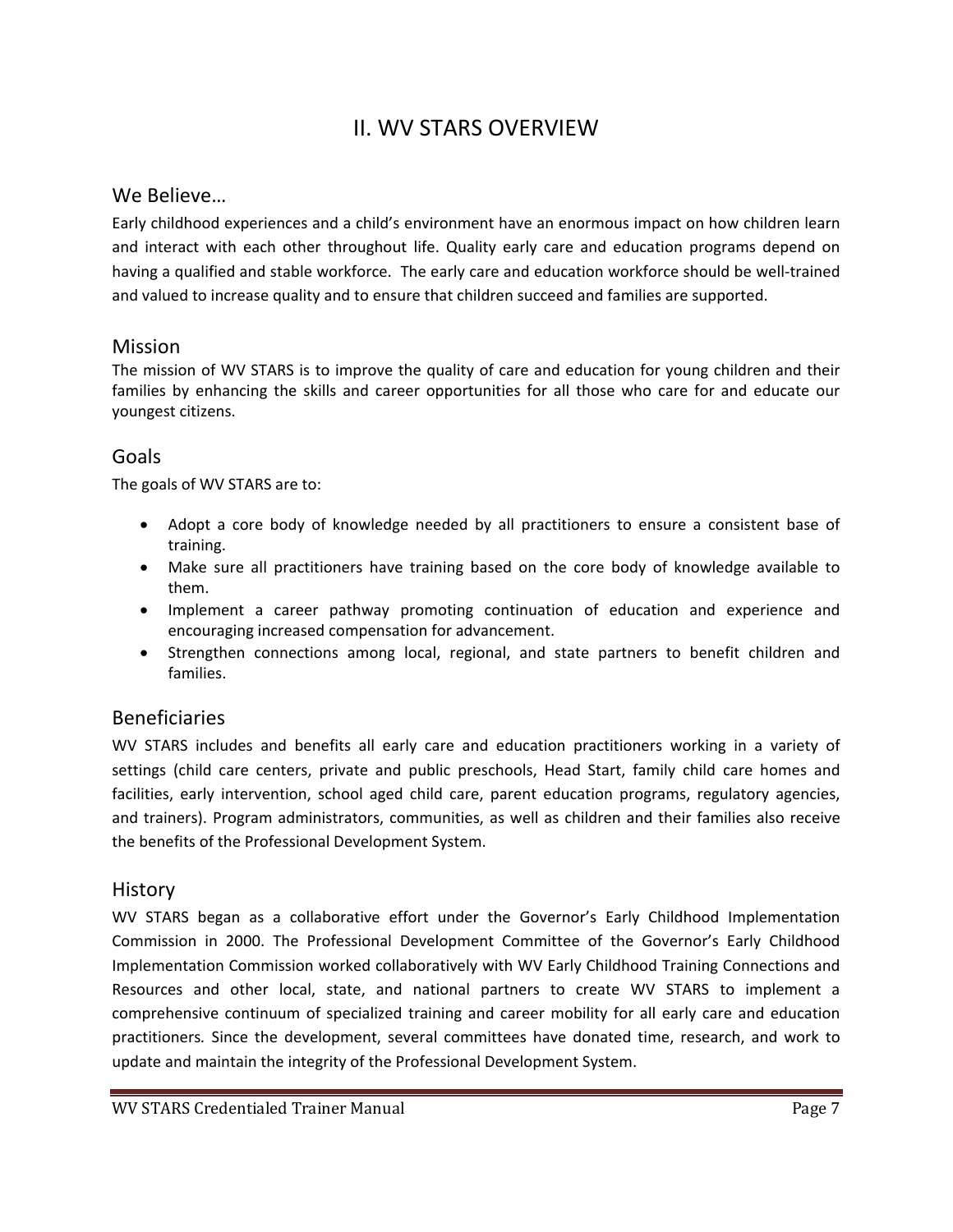#### Key Components

- **Core Knowledge/Core Competencies** are a common core body of knowledge and skills that reflect developmentally appropriate and family‐centered practices; is the basis of the Professional Development System.
- A **Career Pathway** is based on the core competencies and is available to practitioners at all levels, providing a framework to encourage higher levels of skills, credentials and wages.
- A **Registry and Credentialing System** tracks, establishes, and formally recognizes a practitioner's level of skill and accomplishment on the Career Pathway. The Registry System is also used to compile data regarding the early care and education workforce that may be submitted to local, state, and national collaborators.
- A **Training Registration and Training Registration System** ensures that training provided throughout the state is planned to meet the minimum standards of the core competencies and that trainers are qualified to provide such training.
- A **Coordinated Training System** offers Continuing Education Units (CEUs) and ensures that specialized training and early childhood college credits and degree programs are accessible to practitioners. The Apprenticeship for Child Development Specialist Program (ACDS) provides job-linked training which can be transferred into college credits at several state community colleges.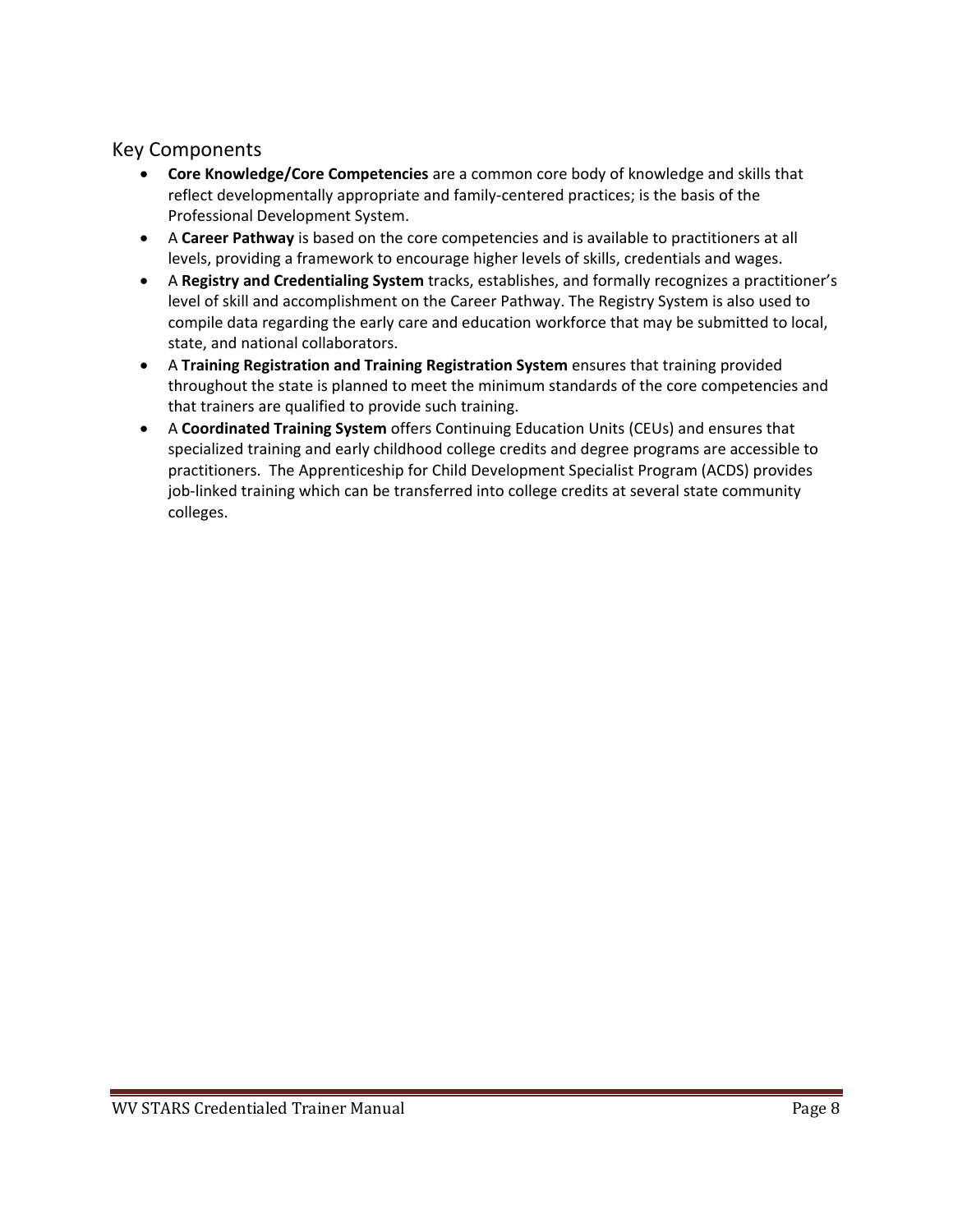## III. WV STARS POLICY ADVISORY COUNCIL

WV STARS Policy Advisory Council exists to assist West Virginia Early Childhood Training Connections and Resources (WVECTCR) in maintaining the integrity of West Virginia State Training and Registry System (WV STARS). The Policy Advisory Council's intent is to establish and update policies and procedures to improve the quality of the registry system while maintaining the original purpose to measure and advance the professional development of early care and education professionals in West Virginia.

Council members represent a cross‐section of agencies and organizations in the early childhood community in the hopes that the input depicts the diversity of the profession. Members collaborate so that individual perspective is given and one collective voice advises. Recommendations and advisement provided by council members is based on professional expertise and research.

The WV STARS Policy Advisory Council meets quarterly to discuss and make decisions about many WV STARS related topics including but not limited to: appeals filed against a decision made by WV STARS, the creation of new and revision of out‐of‐date policy for WV STARS, any questionable issues relating to the registry system, or improvement of WV STARS procedures. Decisions and recommendations made by the council are to be implemented by WVECTCR staff.

A WVECTCR staff member cannot make any decision that may conflict with any current WV STARS policy or not covered specifically in current WV STARS policy. All determinations that may fall into this category must be made by WV STARS Policy Advisory Council.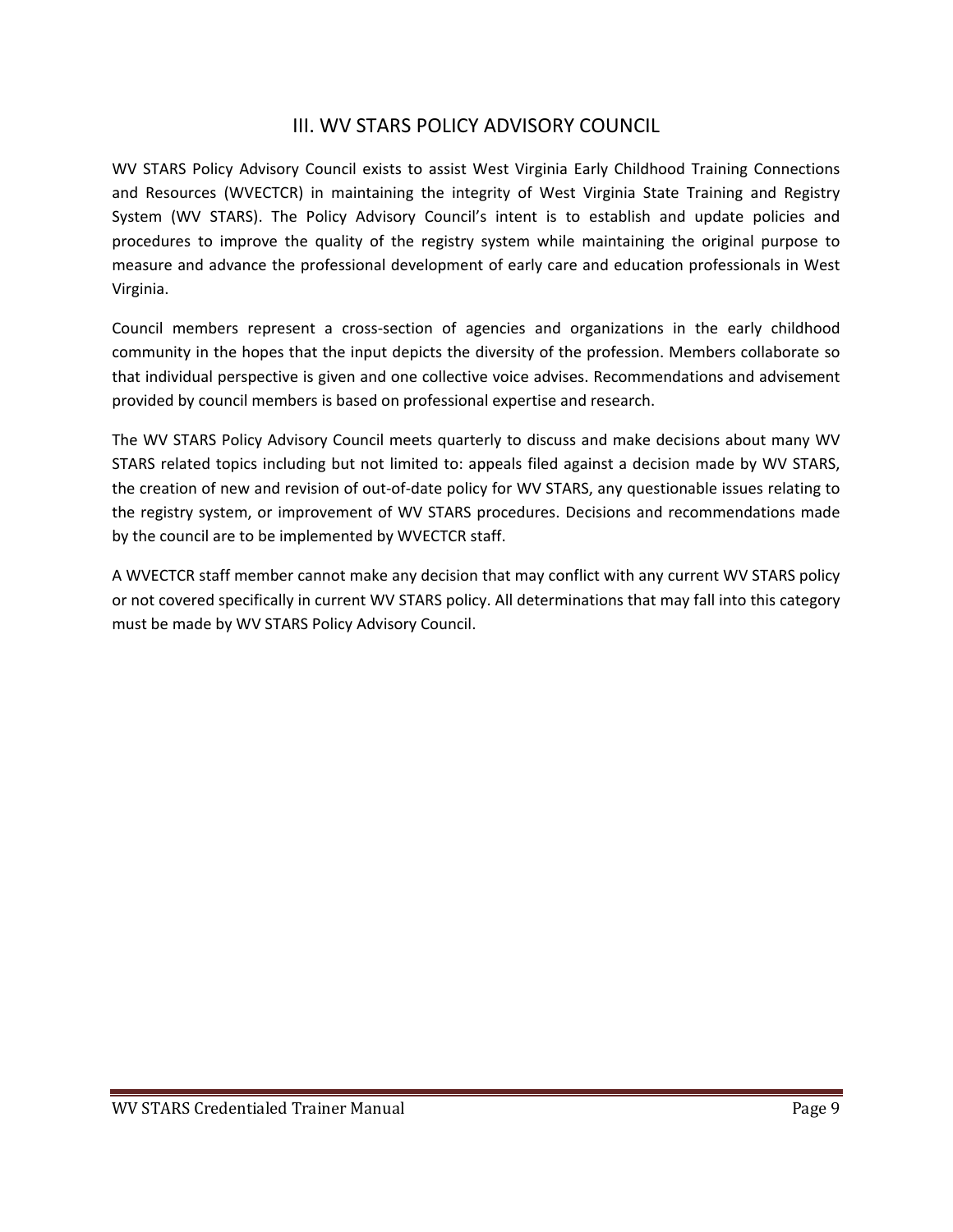## IV. CONFIDENTIALITY

Information contained in WV STARS files and/or WV STARS database is to be considered confidential. WV STARS is a public entity and will protect the confidentiality of personal information to the extent permitted under state and federal law. All paperwork pertaining to WV STARS participants will be maintained and handled in a confidential manner and will be stored in either a locked file cabinet and/or a locked office limiting access to the information. All electronic information is kept in a secure database. All WVECTCR staff have signed a confidentiality agreement that pertains to the handling of WV STARS participant personal and professional information.

In the event that WVECTCR requests assistance from the WV STARS Policy Advisory Council regarding policy or decision making related to an individual participant or applicant (i.e. appeal), personal information may be shared with council members in a manner that protects confidentiality. WV STARS Policy Advisory Council Members have signed a confidentiality agreement regarding the handling of WV STARS participant personal and professional information.

If, at any time, a participant makes contact with WV STARS regarding registry information, WVECTCR staff will make every attempt to maintain strict confidentiality by confirming a participant's identity before giving out specifics that would be considered confidential. Any additional party, other than those mentioned above, will have to seek written permission from the participant to request any personal professional development information. **Note**: Participant employers/supervisors **will not** be granted access to any WV STARS information without the written permission of the participant in the form of a release, regardless of whether an employer pays registration fees, handles applications, or maintains credentials for participants. Employers/supervisors can request a WV STARS release form by contacting the WV STARS office.

General non‐personal registry information may be shared with collaborators and interested parties for the sole purpose of gaining knowledge about the early care and education field and to assist in making positive changes to the Professional Development System. General statistical data compiled from WV STARS may also be released to community and statewide agencies and other interested parties to aid community and state planning to increase the quality and services of the early care and education community. This information may include compiled group data reports regarding data entry, programs, status, employment, and training information.

The Registry may use participant information as tools for recognition and recruitment in various forms of media, though no personal information will be shared. WV STARS will honor any requests by participants who do not wish to participate in recognition and recruitment events.

All participants sign an understanding that includes a brief overview of confidentiality policy on a completed Career Pathway Application. Participants are encouraged to review this understanding before signing.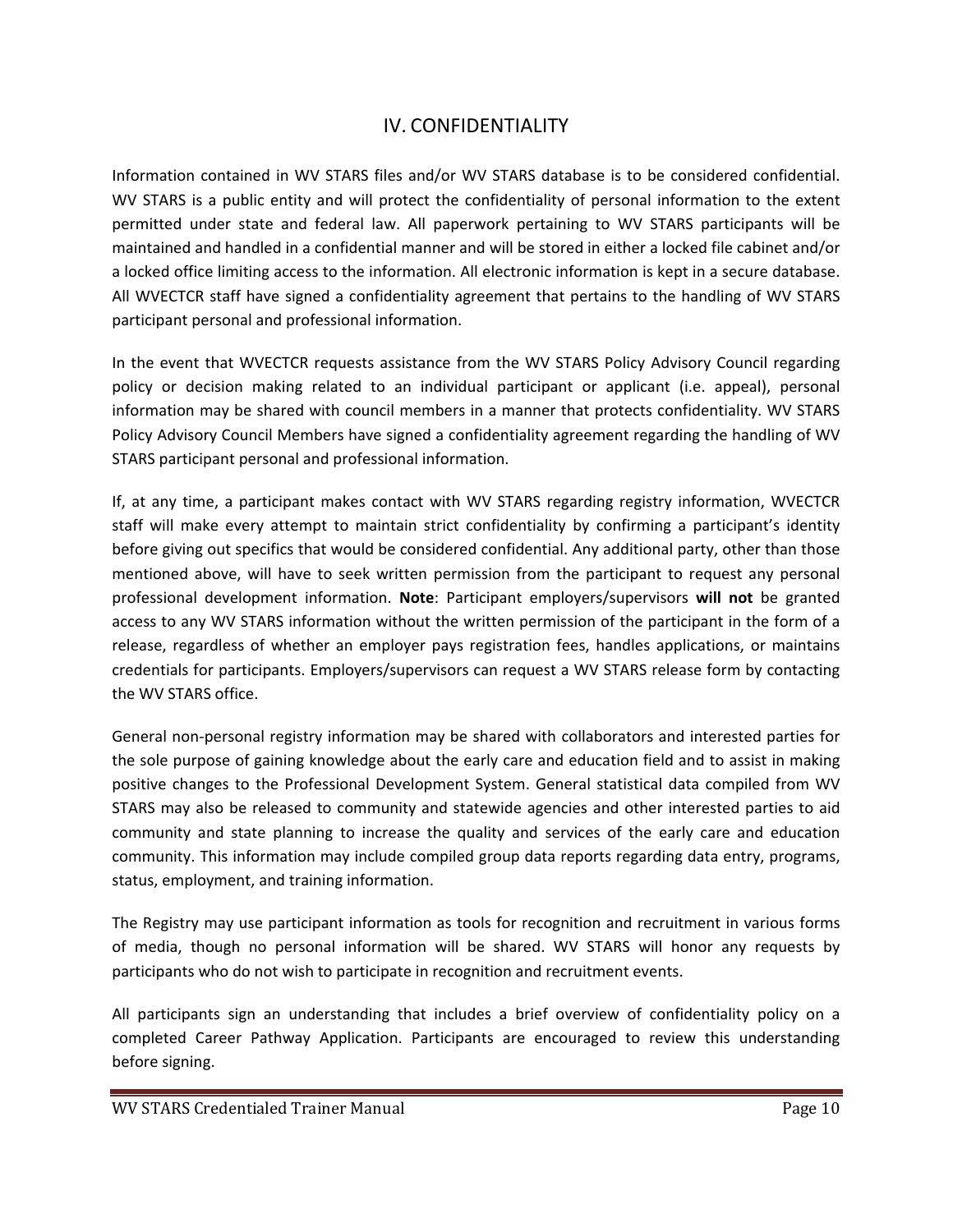#### V. APPEAL PROCESS

Any registry participant or applicant is welcome to express a concern if not satisfied with services provided by WV STARS. Individuals are asked to attempt to resolve all concerns informally by contacting WV STARS to discuss the concerns or for further policy clarification. The Professional Development and Collaboration Specialist will address any concern brought to WV STARS in a timely, respectful, and honest manner which may include consulting with the Director of WVECTCR.

If, at that time, an individual believes that Professional Development and Collaboration Specialist and/or Director of WVECTCR are unwilling or unable to resolve issues in a satisfactory manner, an individual may then follow through with the appeal process. It is the responsibility of WVECTCR staff to be informed of appeal process and to inform participants who express dissatisfaction with the determination of WV STARS.

In the event an individual: a) is not accepted for registration on the Career Pathway, b) is registered on the Career Pathway at a level with which the participant disagrees, c) is not accepted as an approved trainer, d) is accepted as an approved trainer at a level with which the participant disagrees, the individual may file a formal appeal by following the steps outlined below.

The individual may request a review of the action taken by submitting a written request of appeal within fifteen (15) calendar days of receipt of written notification of the action.

The written request of appeal must be presented in the following format:

Name of Petitioner:

Address of Petitioner:

Phone Number of Petitioner:

I am petitioning the decision made by WV STARS regarding (state the action the petitioner finds objectionable and date that action was taken).

I am requesting the WV STARS Policy Advisory Council review this action because: (state the reasons petitioner thinks the action taken was unacceptable). I am requesting that (state the relief desired).

Signature of Petitioner:  $\Box$  Date:  $\Box$  Date:  $\Box$ 

The written request must be sent to:

WV STARS Policy Advisory Council c/o WV STARS 611 7<sup>th</sup> Avenue, Suite 322 Huntington, WV 25701

All members of WV STARS Policy Advisory Council will receive the appeal with relevant information pertaining to the appeal from WV STARS within thirty (30) calendar days of receipt of the written request.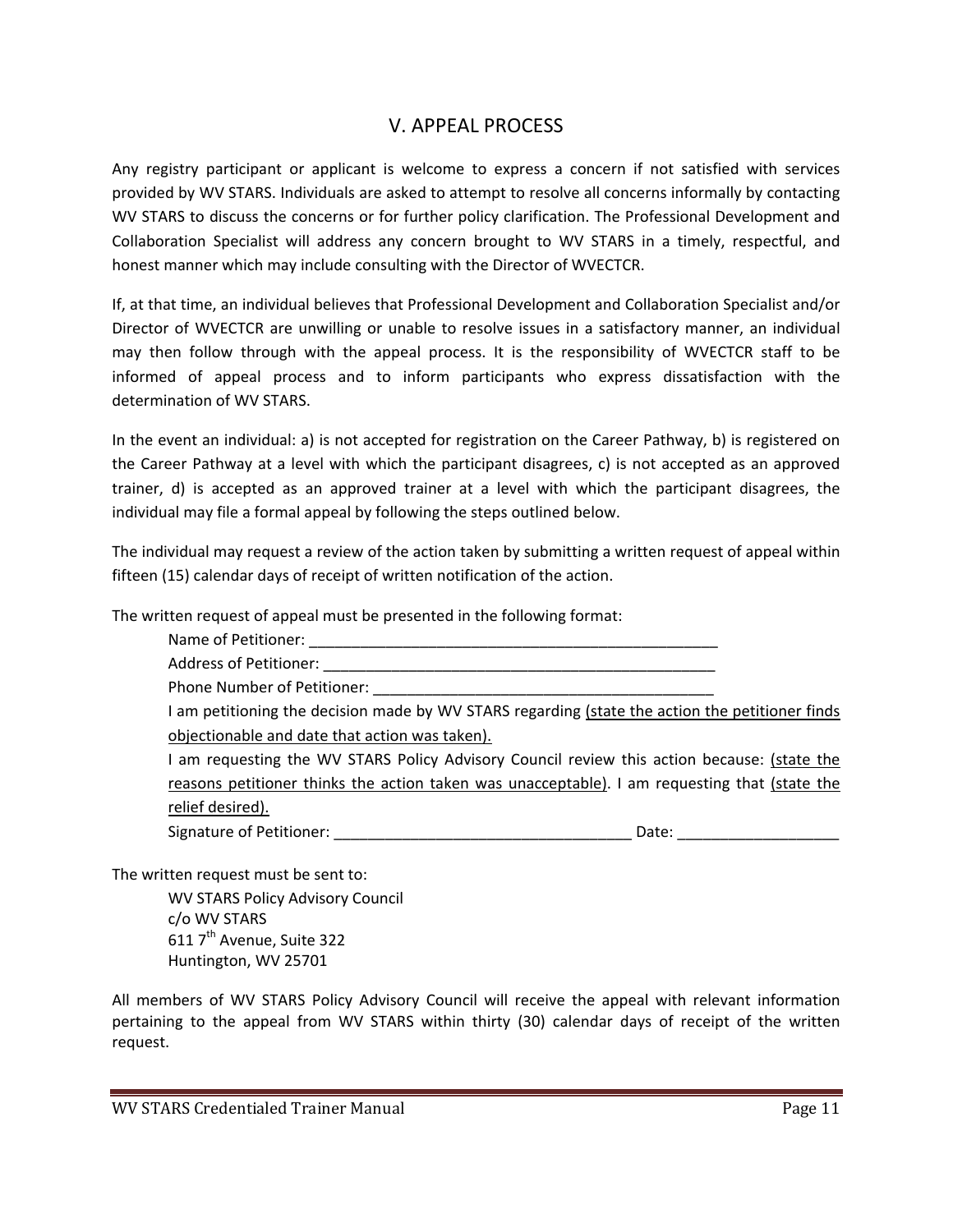At the next regularly scheduled WV STARS Policy Advisory Council Meeting, the WV STARS Policy Advisory Council will review all the facts and render a written response that will be submitted to the petitioner and WV STARS. All decisions made by WV STARS Policy Advisory Council regarding the appeal will be final and binding.

The WV STARS Early Care and Education Professional Development System complies with all federal requirements prohibiting discrimination on the basis of age, disability, sex, race, color, or national origin.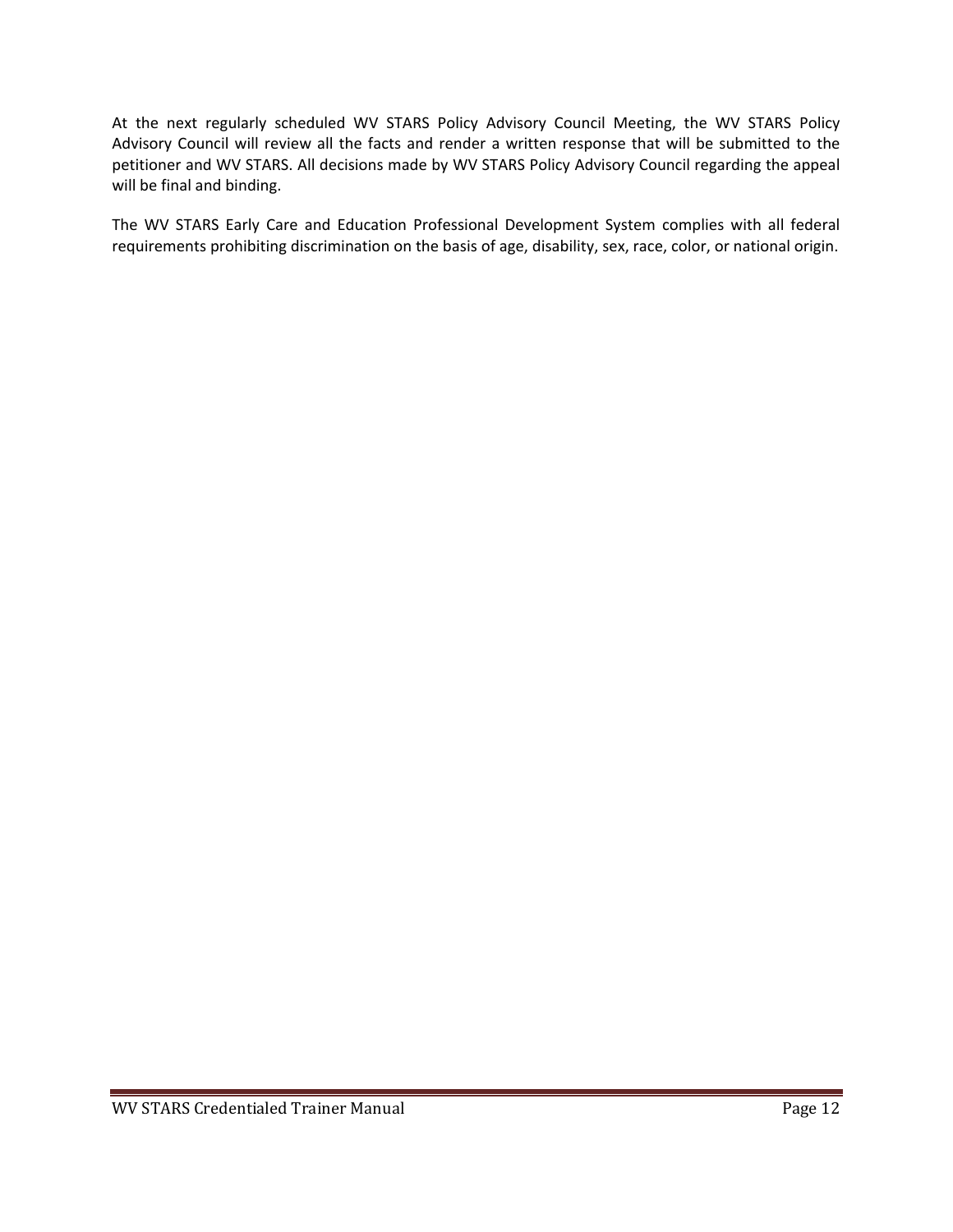#### VI. FRAUD

WV STARS recognizes fraud as the intentional misrepresentation, manipulation, or withholding of information to gain an unfair advantage over an individual or a system. Examples of fraud within WV STARS include but are not limited to:

- Certificate of Training Attendance manipulation
- Transcript/diploma distortion
- Falsified application information
- Falsified work history/résumé
- Sign-In Sheet manipulation

All WVECTCR staff and WV STARS participants are obligated to report any suspicion of fraudulent practices within the system.

The suspicion of fraud will be handled on an individual basis, though several common procedures will be used to investigate fraud. Any suspicion of fraud will be noted within WV STARS database and in participant file along with the determination. If suspected of fraud, it will be up to the applicant/participant to provide additional information that will show accuracy or authenticity of the document in question. Requested information may include but are not limited to original transcripts/certificates or statement of accuracy from trainer/employer. In cases of suspected fraud that cannot be clearly determined, WV STARS will bring the matter to the WV STARS Policy Advisory Council at the next regularly scheduled meeting for discussion.

WV STARS attempts to safeguard against fraud by requiring applicants submit only official transcripts or diplomas and by having participants sign statement of agreement on application that indicates information provided is complete and accurate.

If suspicion of fraud is confirmed or participant/applicant cannot produce requested documentation to support questionable information, the fraudulent information will not be accepted for determination. Any additional corrective action warranted for submission of fraudulent information will be agreed upon by the WV STARS Policy Advisory Council.

Any determination of fraud can be appealed by the applicant/participant by following the appeal process.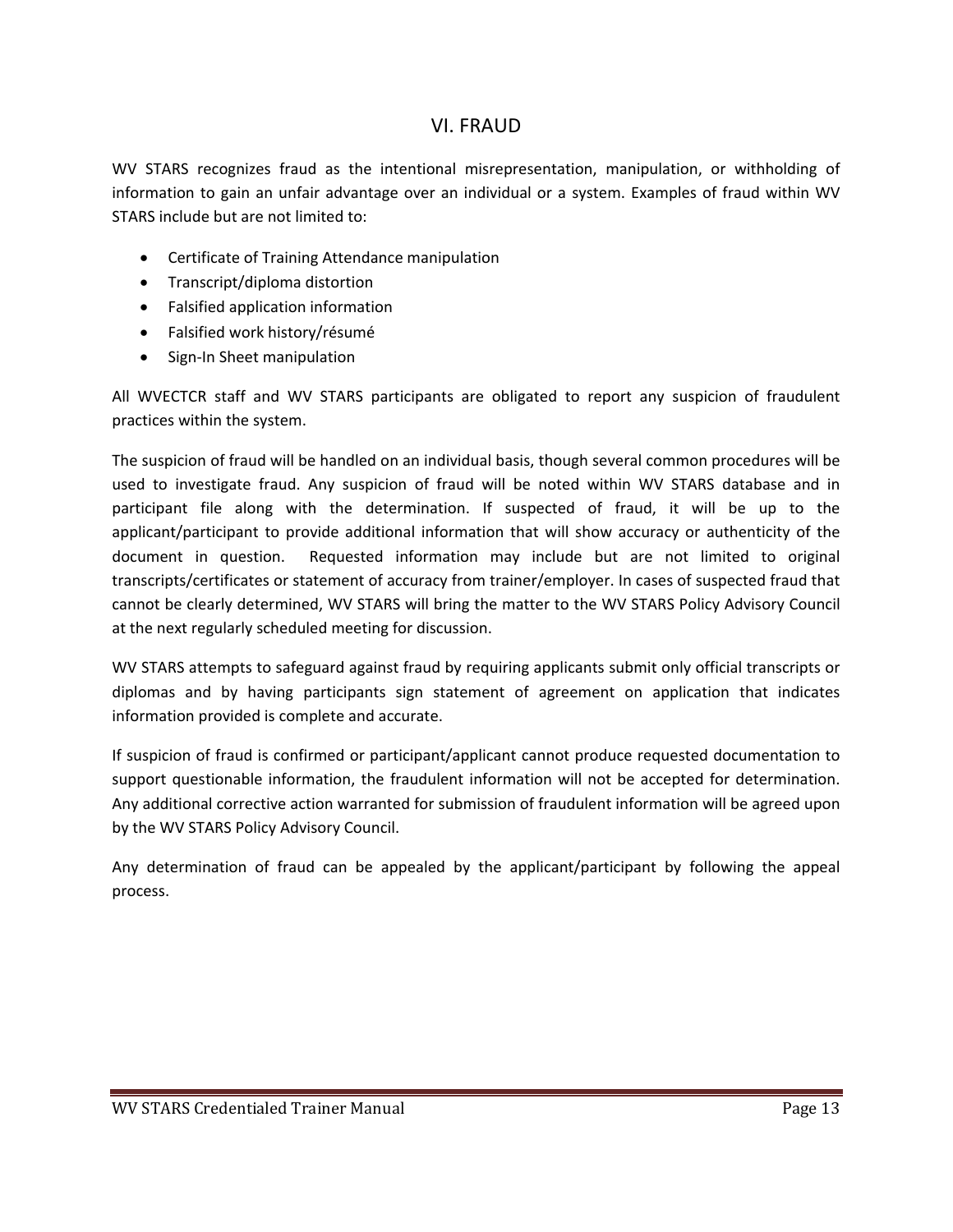## VII. WV STARS CAREER PATHWAY LEVELS

#### $\star$  Level VIII $\star$

\*Requirements: Advanced (master's or doctorate) degree in an early care and education field or advanced degree with 18 college credit hours in early care and education and either 90 practicum hours or 1 year of relevant occupational experience or advanced degree and 5 years of relevant occupational experience.

\*Abilities: Directly involved in the activities of state, regional and/or national groups; contribute to the formation, evaluation and implementation of policies within the early childhood field.

#### **★Level VII★**

\*Requirements: Bachelor's degree in an early care and education field or bachelor's degree with 15 college credit hours in early care and education and either 90 practicum contact hours or 1 year of relevant occupational experience or bachelor's degree and 3 years of relevant occupational experience.

\*Abilities: Develop, select, and evaluate the early childhood program; apply theory into practice.

#### **★Level VI★**

\*Requirements: Associate's degree in an early care and education field or associate's degree with 12 college credit hours in early care and education courses or associate's degree and 2 years of relevant occupational experience or 64 college credit hours with 12 college credit hours in early care and education courses or 64 college credit hours with 2 years of relevant occupational experience.

\*Abilities: Make curricular decisions that conform to Core Knowledge and Core Competencies.

#### ★Level V★

\*Requirements: Apprenticeship for Child Development Specialist (ACDS) certificate or other comparable certificate program in early care and education or 28‐63 college credit hours, with 9 college credit hours in early care and education or 28‐63 college credit hours and 1 year of relevant occupational experience.

\*Abilities: Plan and adapt programming that conforms to Core Knowledge and Core Competencies.

#### ★Level IV★

\*Requirements: Child Development Associate (CDA) credential or equivalent or 12 college credits in early care and education and 300 clock hours of relevant occupational experience or 4 completed semesters of the Apprenticeship for Child Development Specialist (ACDS) program.

\*Abilities: Practice and implement programming that conforms to Core Knowledge and Core Competencies.

#### $\star$ Level III $\star$

\*Requirements: WV Training Certificate in Early Care and Education (WVTCECE) which includes completion of 120 clock hours of registered training through WV STARS or 120 completed training hours required for the Child Development Associate (CDA) credential or equivalent or 3 completed semesters of the Apprenticeship for Child Development Specialist (ACDS) program or completed 4 courses of the WVDE Child Development Specialist (CDS) Career and Technical Education program.

\*Abilities: Practice programming that conforms to Core Knowledge and Core Competencies.

#### $\star$  Level II $\star$

\*Requirements: At least 18 years old with a high school diploma or equivalent and 0‐1 years of experience.

\*Abilities: Understand and practice Core Knowledge and Core Competencies with direction and instruction or through sponsorship/affiliation with a professional organization or qualified mentor.

#### **★Level I★**

\*Requirements: At least 16 years old and enrolled in High School or GED preparation classes.

\*Abilities: Conform to Core Knowledge and Core Competencies for Early Care and Education Professionals by following supervisory direction and instruction.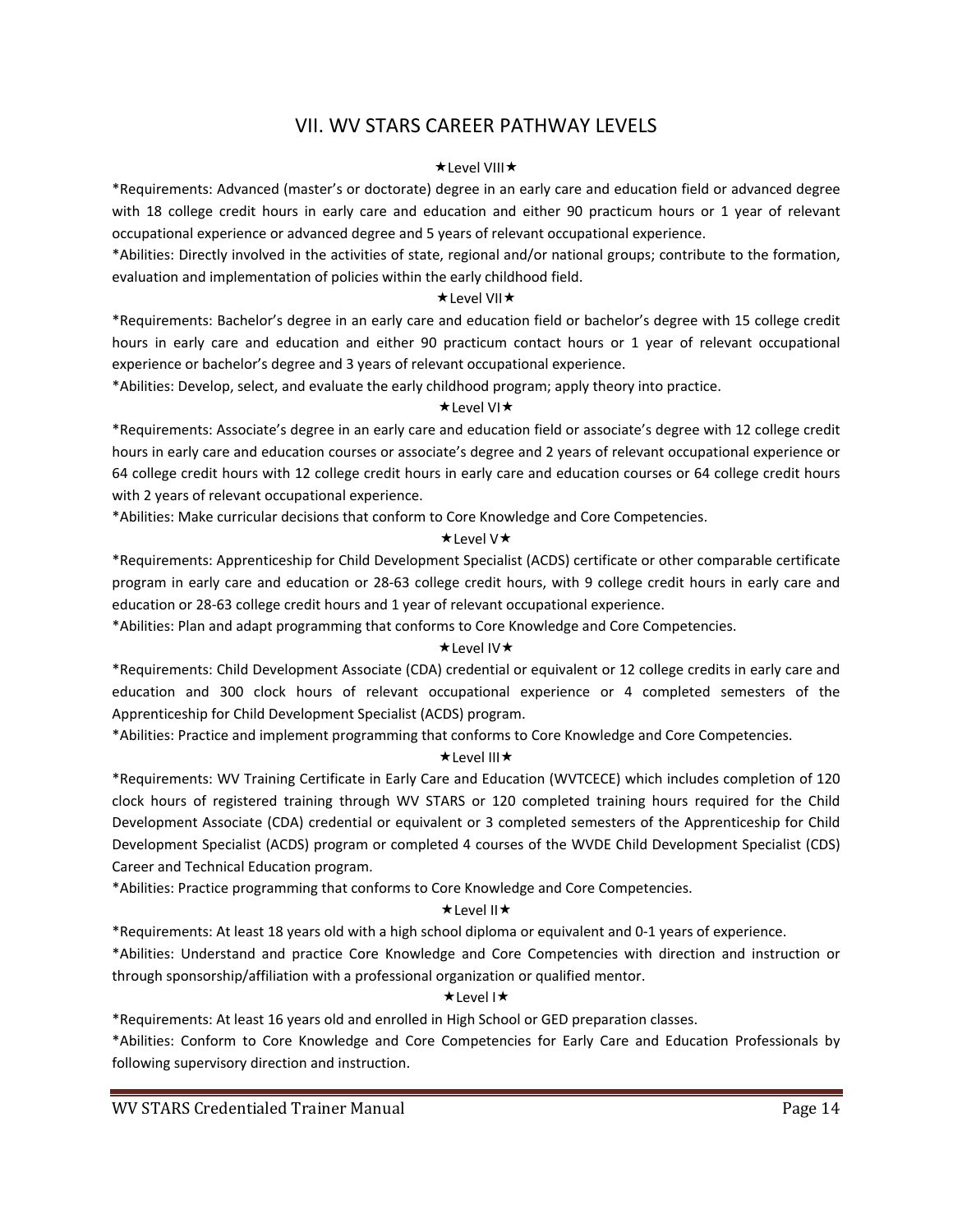## VIII. CAREER PATHWAY CREDENTIAL OVERVIEW

An early care and education practitioner must first submit a Career Pathway Application to be considered for Career Pathway Credential. A practitioner can submit a paper application, which can be accessed at www.earlychildhood.org or by request from the WV STARS office, or online application, which can be found at www.wvearlychildhood.org. If submitting a paper application, the application, with a \$15 non-refundable processing fee, appropriate educational documentation verifying the highest level of education obtained, and a current résumé, must be submitted to WV STARS by mail. If submitting an online application, the applicant must still submit a \$15 non-refundable processing fee, appropriate educational documentation verifying the highest level of education obtained, and a current résumé, to WV STARS by mail.

The Career Pathway Application will be processed and, if approved, the participant is issued a Career Pathway Credential with an individualized Registry Identification Number. The Career Pathway Credential is issued for three years. During the three year credentialing period, the participant is expected to continue their professional development by attending CEUs by attending training events or completing college coursework.

The participant's credential must be renewed every three (3) years in order for a participant to remain active on the Career Pathway. To renew, a participant must submit a completed Career Pathway Renewal or Career Pathway Level Advancement Application with documentation that shows one of the following renewal requirements are met:

- 1. Participant has completed and/or taught at least three college credit semester hours during the past three years that can be linked to WV Core Knowledge and Core Competencies.
- 2. Participant has completed and/or provided forty‐five (45) contact hours (4.5 CEUs) of training that can be linked to WV Core Knowledge and Core Competencies in the past three years. WV STARS Registered Training must account for a minimum of thirty (30) hours of the forty‐five (45) required hours. WV STARS can consider a maximum of fifteen (15) hours of training that is not WV STARS Registered towards renewal.
- 3. Participant has completed and/or taught at least one (1) semester of the Apprenticeship for Child Development Specialists (ACDS) Program.
- 4. Participant meets requirements to advance a level on the Career Pathway.

For additional information regarding the Career Pathway Credential and the renewal process, please refer to the WV STARS Career Pathway Application.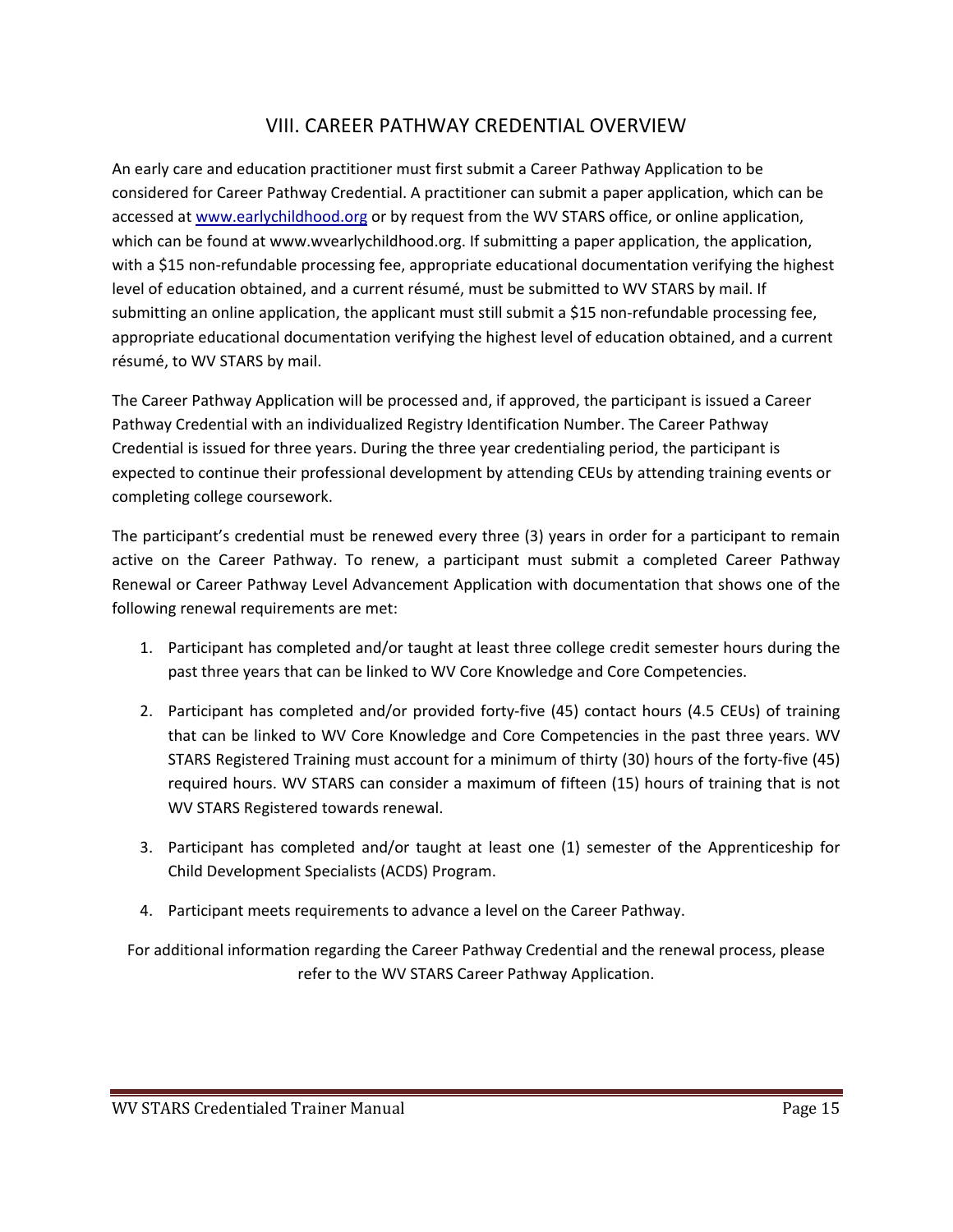## IX. TRAINER CREDENTIAL

## Trainer Credential Application

An early care and education practitioner must first submit a Trainer Credential Application to be considered for WV STARS Trainer Credential. A practitioner can access the most current version of this document at www.earlychildhood.org or by request from the WV STARS office. Applicants are asked to complete this document by typing or printing legibly in ink in the spaces provided. All sections of the application must be completed entirely for the application to be processed.

Applicants should pay particular attention to the introductory pages of the application. These pages provide useful information regarding the WV STARS Trainer Credential and trainer application process. An applicant is asked to read Section II, Type of Trainer Credential, to determine eligibility for WV STARS Trainer Credential. There will be no exceptions made for trainer requirements.

An applicant is asked to review Section VII, Trainer Agreement and Assurances, before signing. This section indicates policy regarding training registration, sponsorship, evaluations, and sign-in sheets. Please note that WV STARS has adopted the core values, ideals, and principles set forth in the National Association for the Education of Young Children (NAEYC) Code of Ethical Conduct, Supplement for Early Childhood Adult Educators. Trainers will be expected to fulfill the responsibilities indicated in this document.

With the completed application, an applicant must attach the following documentation:

‐Current résumé/brief professional vita

‐Educational documentation (diploma and/or transcript) supporting information provided in Section III

‐Professional License/Certificate *for Specialty Trainer applicants*

‐Supportive letter of a Certified/Master Trainer *for Affiliate Trainer applicants*

An applicant must submit the completed application with required documentation and \$25 processing fee to:

> WV Early Childhood Training Connections and Resources Attn: STARS Registry 611 Seventh Avenue, Suite 322 Huntington, WV 25701

WV STARS is not currently receiving applications or documentation by fax or e-mail. Application information must be mailed.

WV STARS must present any new or unfamiliar document or information before the WV STARS Policy Advisory Council for consideration. An applicant may be issued credential on a provisional basis until WV STARS Policy Advisory Council can make a decision regarding the specific applicant.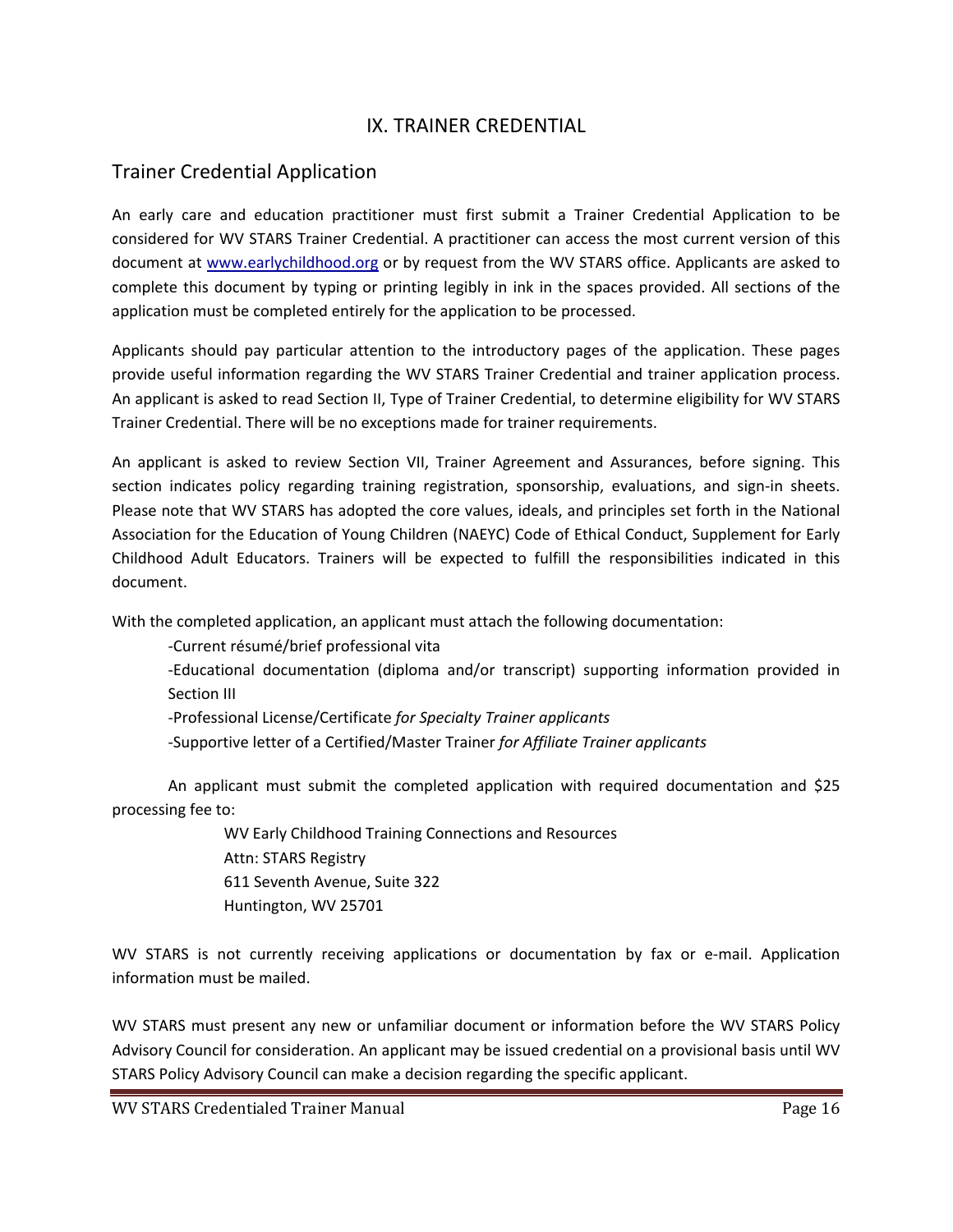# Processing Time of a Trainer Certification Application

WV STARS will process all submitted Trainer Certification Applications within sixty (60) business days of receipt. If the applicant fails to submit the \$25 processing fee, does not complete all portions of the application, is not active on the Career Pathway (excluding Specialty Trainers), or fails to submit the required documentation, WV STARS will send the applicant a feedback letter indicating the reason the application cannot be considered at that time. The applicant is provided with a date on the feedback letter which the requested items must be submitted to the WV STARS office for consideration. This date is sixty (60) days from the date the application was processed by WV STARS. If the applicant fails to submit the requested items within the given date, the application will not be approved, and the applicant will need to resubmit an entire application with documents and fee to be considered.

Beginning July 1, 2009, all trainer credential applicants will be required to complete WV STARS Credentialed Trainer Orientation within ninety (90) days of application processing. Upon processing, WV STARS will notify an applicant of scheduled WV STARS Credentialed Trainer Orientations offered or the applicant can search for sessions on the West Virginia Early Childhood Professional Development Calendar found at www.wvearlychildhood.org.

WV STARS will process completed applications by indicating that the application information and supporting documentation meets the criteria for the indicated trainer level. When an application has been processed, a trainer level assigned and WV STARS Credentialed Trainer Orientation has been completed, an applicant will be considered approved.

A trainer credential will be issued as soon as the Trainer Credential Application has been approved and the application has successfully completed WV STARS Credentialed Trainer Orientation. The credential shows the trainer's name, Registry Identification Number, assigned trainer type, and credential renewal date. The trainer will be immediately mailed the trainer credential, a copy of signed Trainer Agreement and Assurances, and a booklet explaining West Virginia Core Knowledge and Core Competencies for Early Care and Education Professionals to refer to when planning training events.

# Trainer Types

#### Master Trainer

An applicant for WV STARS Trainer Credential may be awarded a Master Trainer Credential if **all** of the following criteria are met:

- The applicant holds an Advanced Degree (MA/MS, PhD/EdD) in an early care and education field from an institution of higher education recognized by a regional accrediting body.
- The applicant is a Level VIII on the Career Pathway.
- The applicant has logged sixty (60) contact hours providing training to adults in the last three (3) years.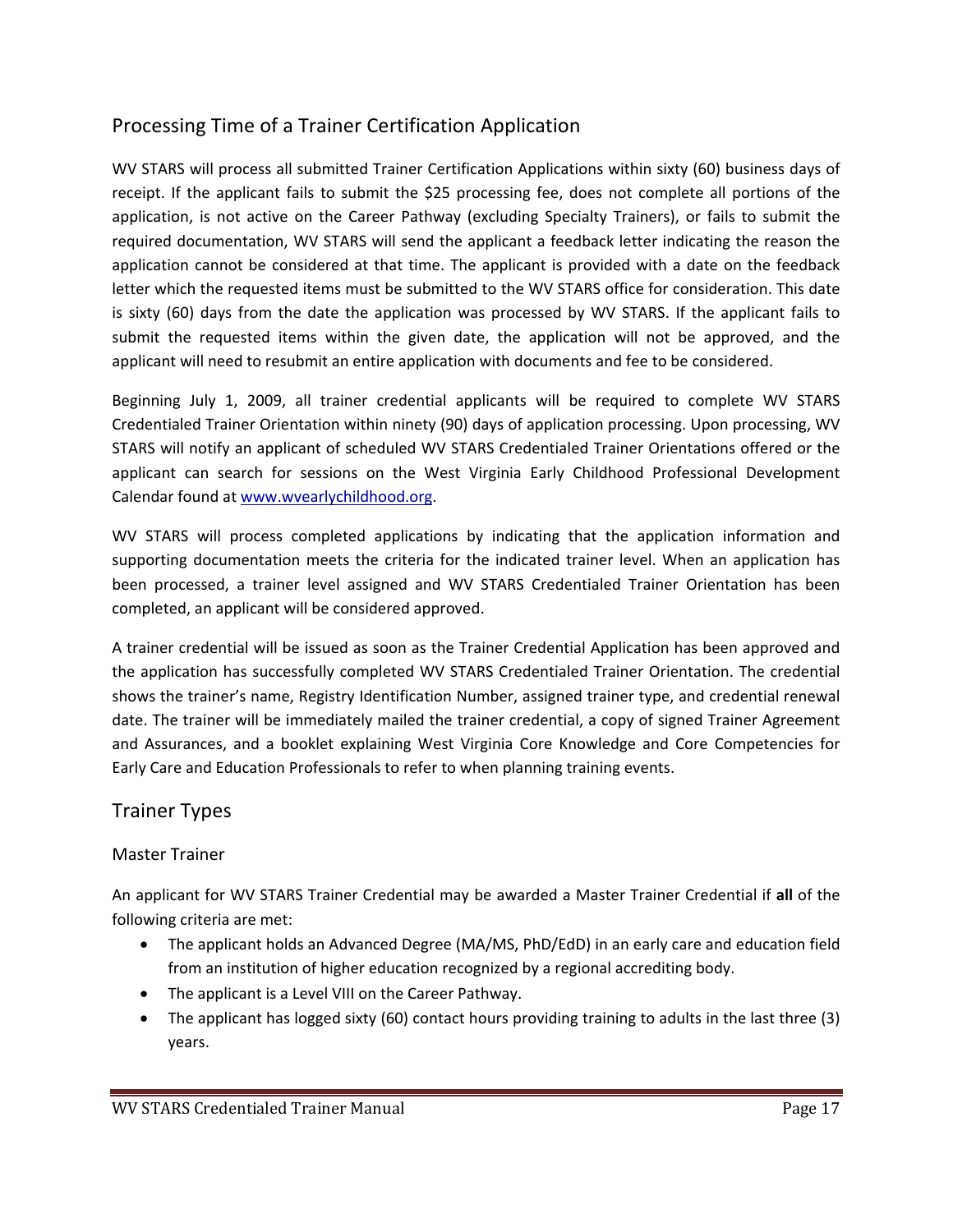A Master Trainer candidate must submit a complete Trainer Credential Application with documentation showing the advanced degree held in an early care and education field and a brief professional vita.

A trainer will receive notification of receiving Master Trainer status with trainer credential.

A Master Trainer is able to provide sponsorship to Affiliate Trainers as well as sponsor training events presented by individuals who are not WV STARS Credentialed Trainers.

A Master Trainer is able to register training events in all of the Core Knowledge Content Areas and may train under Tier I, Tier II, and Tier III.

#### Certified Trainer

An applicant for WV STARS Trainer Credential may be awarded a Certified Trainer Credential if **all** of the following criteria are met:

- The applicant holds a Bachelor's Degree or above from an institution of higher education recognized by a regional accrediting body.
- The applicant is a Level VII or VIII on the Career Pathway.
- The applicant has logged forty-five (45) contact hours providing training to adults in the last three (3) years.

A Certified Trainer candidate must submit a complete Trainer Credential Application with documentation showing the Bachelor's Degree held (transcript or diploma), and a current résumé detailing educational background and professional experience.

A trainer will receive notification of receiving Certified Trainer status with trainer credential.

A Certified Trainer is able to provide sponsorship to Affiliate Trainers as well as sponsor training events presented by individuals who are not WV STARS Credentialed Trainers.

A Certified Trainer is able to register training events in all of the Core Knowledge Content Areas and may train under Tier I, Tier II, and Tier III.

If a Certified Trainer is able to meet the requirements for a Master Trainer, the trainer may resubmit a Trainer Credential Application with the documentation that would be used to indicate the change in trainer type (educational documentation or training experience). A processing fee is not required to submit an application for consideration of change in trainer type from a Certified Trainer to a Master Trainer.

#### Affiliate Trainer

An applicant for WV STARS Trainer Credential may be awarded an Affiliate Trainer Credential if the following criteria are met: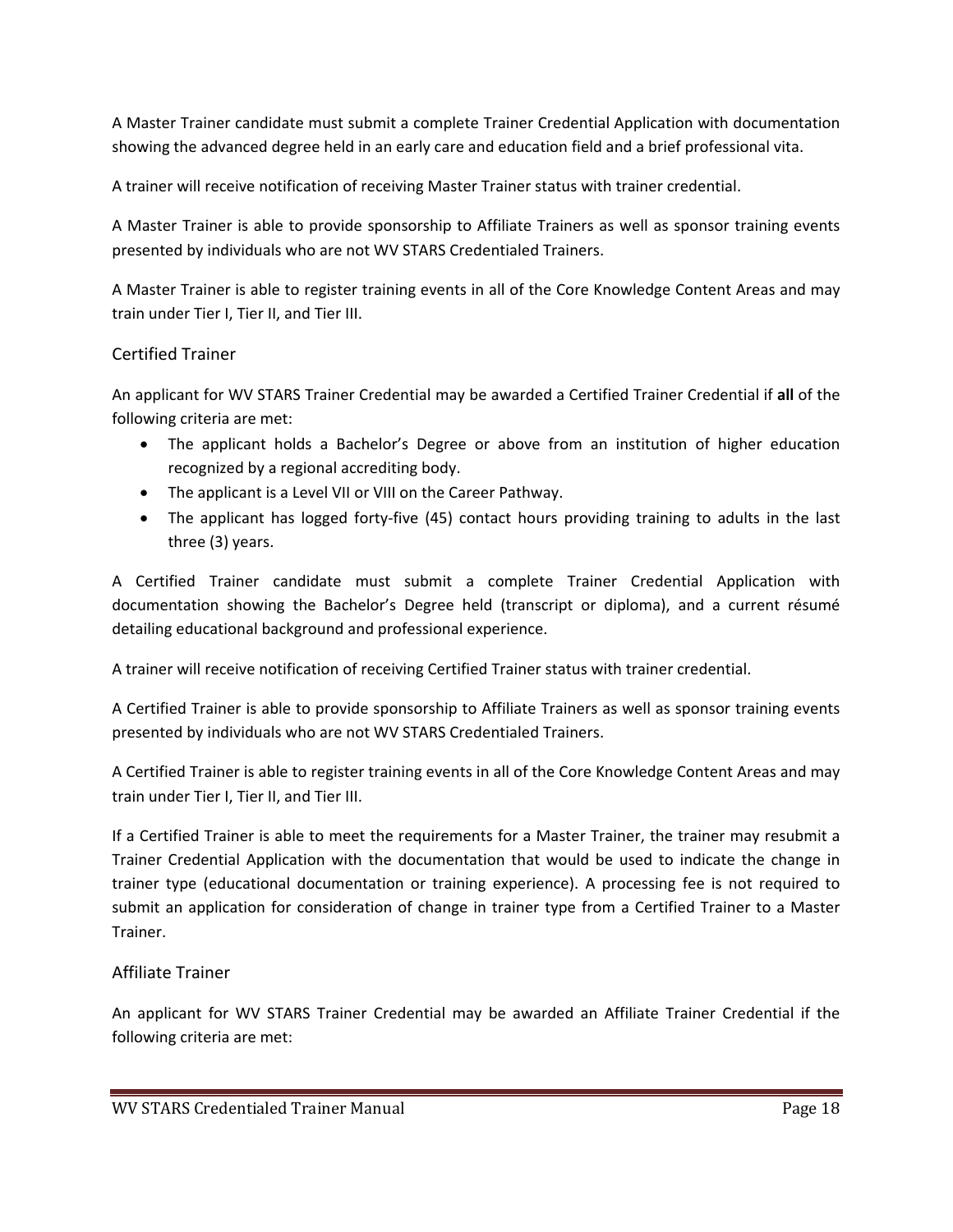- The applicant holds a Bachelor's Degree or above from an institution of higher education recognized by a regional accrediting body, and
- The applicant has less than forty-five (45) contact hours providing training to adults in the last three (3) years.
	- Or
- The applicant is a Level V on the Career Pathway, and
- The applicant has logged twenty-five (25) contact hours providing training to adults in the last three (3) years.

An Affiliate Trainer candidate must submit a complete Trainer Credential Application with documentation showing the highest level of education obtained (transcript or diploma), a current résumé detailing educational background and professional experience, and a letter from a WV STARS Certified or Master Trainer indicating sponsorship.

A trainer will receive notification of receiving Affiliate Trainer status with trainer credential.

An Affiliate Trainer is unable to provide sponsorship to Affiliate Trainers or sponsor training events presented by individuals who are not WV STARS Credentialed Trainers.

An Affiliate Trainer is able to register training events in all of the Core Knowledge Content Areas and may train under Tier I and Tier II.

If an Affiliate Trainer is able to meet the requirements for a Master or Certified Trainer, the trainer may resubmit a Trainer Credential Application with the documentation that would be used to indicate change in trainer type (educational documentation or training experience). A processing fee is not required to submit an application for consideration of change in trainer type from an Affiliate Trainer to a Certified or Master Trainer.

#### Specialty Trainer

An applicant for WV STARS Trainer Credential may be awarded a Specialty Trainer Credential if the following criteria are met:

• The applicant holds a professional license, certificate, or credential in an area of expertise other than early care and education.

A Specialty Trainer candidate must submit a complete Trainer Credential Application with documentation showing the professional license, certificate, or credential held and a current résumé detailing educational background and professional experience.

A trainer will receive notification of receiving Specialty Trainer status with trainer credential.

A Specialty Trainer is unable to provide sponsorship to Affiliate Trainers or sponsor training events presented by individuals who are not WV STARS Credentialed Trainers.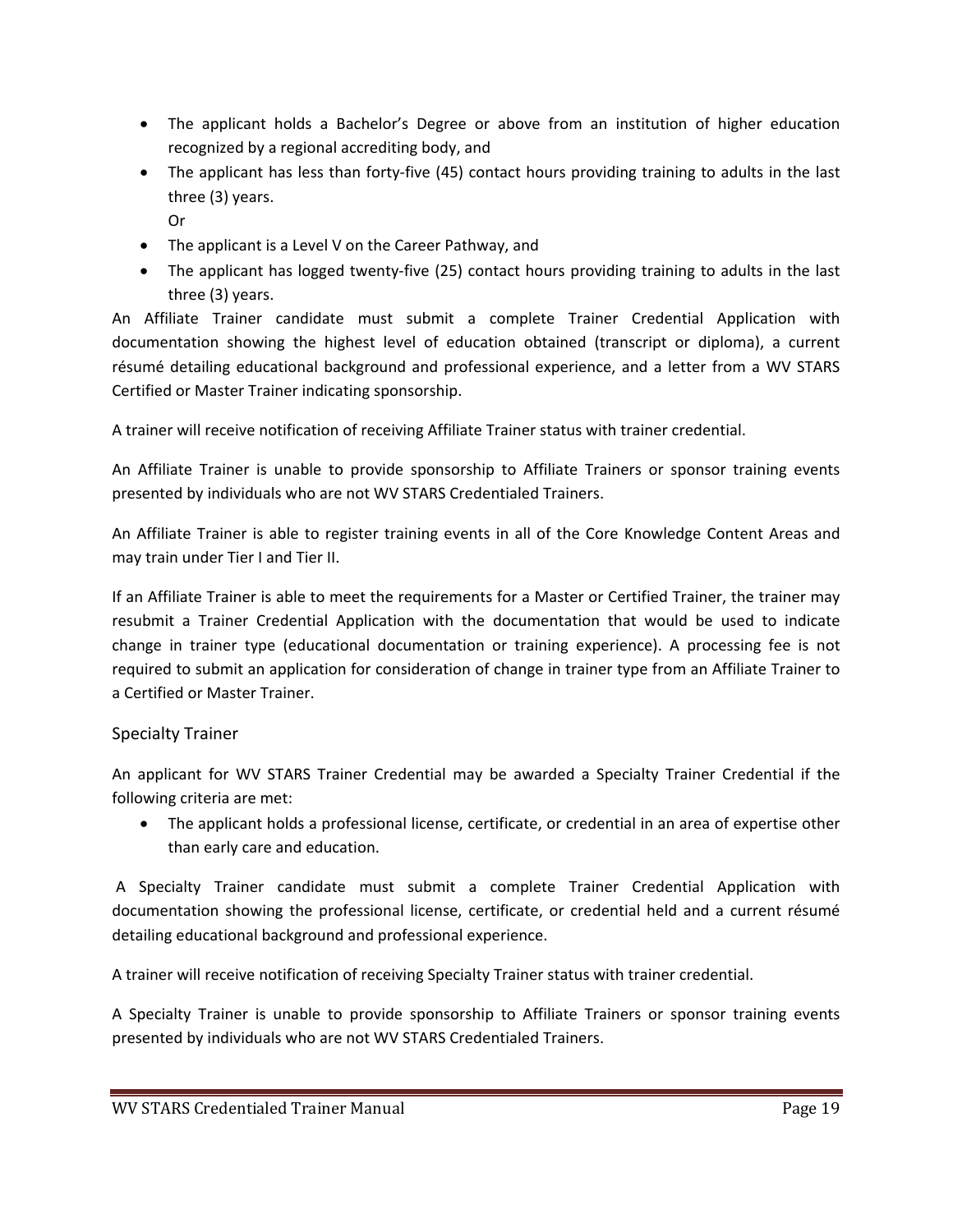A Specialty Trainer is able to register training events in one Core Knowledge Content Area designated by WV STARS and may train under Tier I, Tier II, and Tier III under that Core Knowledge Content Area.

If a Specialty Trainer is interested in changing trainer type and is able to meet the requirements for a Master, Certified, or Affiliate Trainer, the trainer must resubmit a Trainer Certification Application with the documentation that would be used to indicate the change in trainer type (educational documentation or training experience) and \$25 processing fee.

## Trainer Credential Renewal

WV STARS Trainer Credentials are subject to renewal as indicated on the trainer credential. The renewal requirements are designated in the following manner:

The Master, Certified, and Affiliate Trainer renewal date aligns with the Career Pathway renewal date. To renew trainer credential, a Master, Certified, or Affiliate Trainer must meet renewal requirements to renew the Career Pathway Credential. The trainer must submit a Career Pathway Renewal Application with the requested documentation and fee before the renewal date. Once the trainer is approved for Career Pathway Renewal, the trainer credential will be renewed. Beginning July 1, 2009, all WV STARS Credentialed Trainers will be required to complete WV STARS Credentialed Trainer Orientation before renewing the trainer credential.

The Specialty Trainer renewal date aligns with the expiration/renewal date for the license/credential held that qualifies the trainer for Specialty Trainer status. For example: a Specialty Trainer providing training in Health, Safety, and Nutrition may hold a Specialty Trainer Credential by having a current nursing license. The trainer's renewal date would be the same date as the renewal date for the nursing license. If the license/credential held is a permanent license, the renewal date will be three (3) years from the date the Specialty Trainer Credential is issued. To renew a Specialty Trainer Credential, the trainer must submit the updated license/credential with a letter of intent requesting renewal. Beginning July 1, 2009, all WV STARS Credentialed Trainers will be required to complete WV STARS Credentialed Trainer Orientation before renewing the trainer credential.

WV STARS will attempt to contact trainers whose credentials will need to be renewed thirty (30) days prior to renewal date as a reminder. However, it is the responsibility of the trainer to be aware of renewal date and to maintain credential.

If the trainer fails to renew trainer credential before the renewal date, the trainer credentials will be considered expired, and the trainer status will change to not active status. A trainer with credentials that are not active will be unable to register any training events with WV STARS or offer WV STARS CEUs to training attendees.

If the trainer fails to renew trainer credential within six (6) months of the renewal date, the trainer must resubmit a Trainer Credential Application with the appropriate documentation and fee for consideration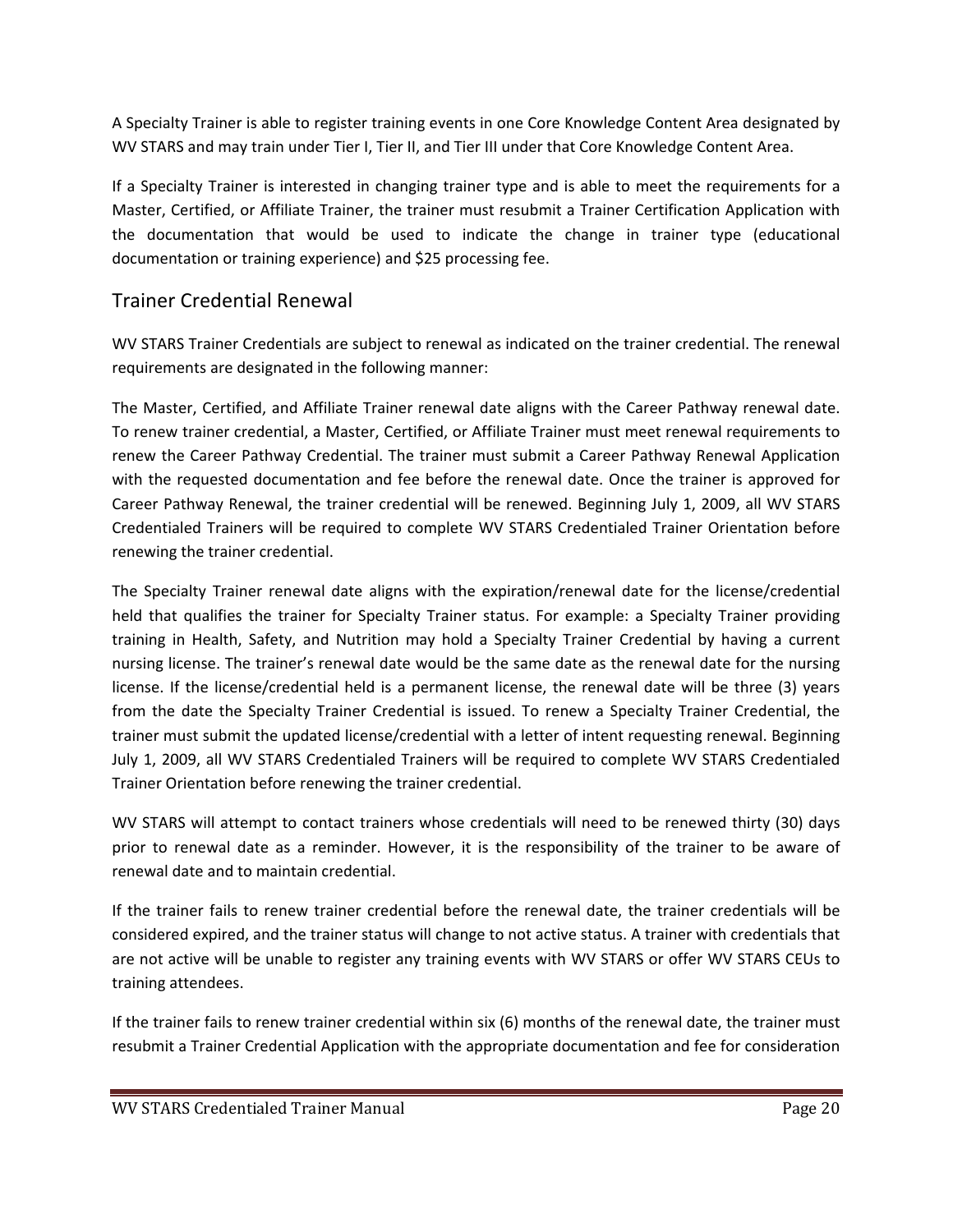of trainer credential. The trainer must also complete WV STARS Credentialed Trainer Orientation before the application can be approved.

If a trainer fails to renew trainer credential before the renewal date and the trainer is providing sponsorship to an Affiliate Trainer, WV STARS will contact the Affiliate Trainer immediately following the lapse in credential. The Affiliate Trainer will be informed that the sponsoring trainer's credential has lapsed and must find additional sponsorship within thirty (30) days.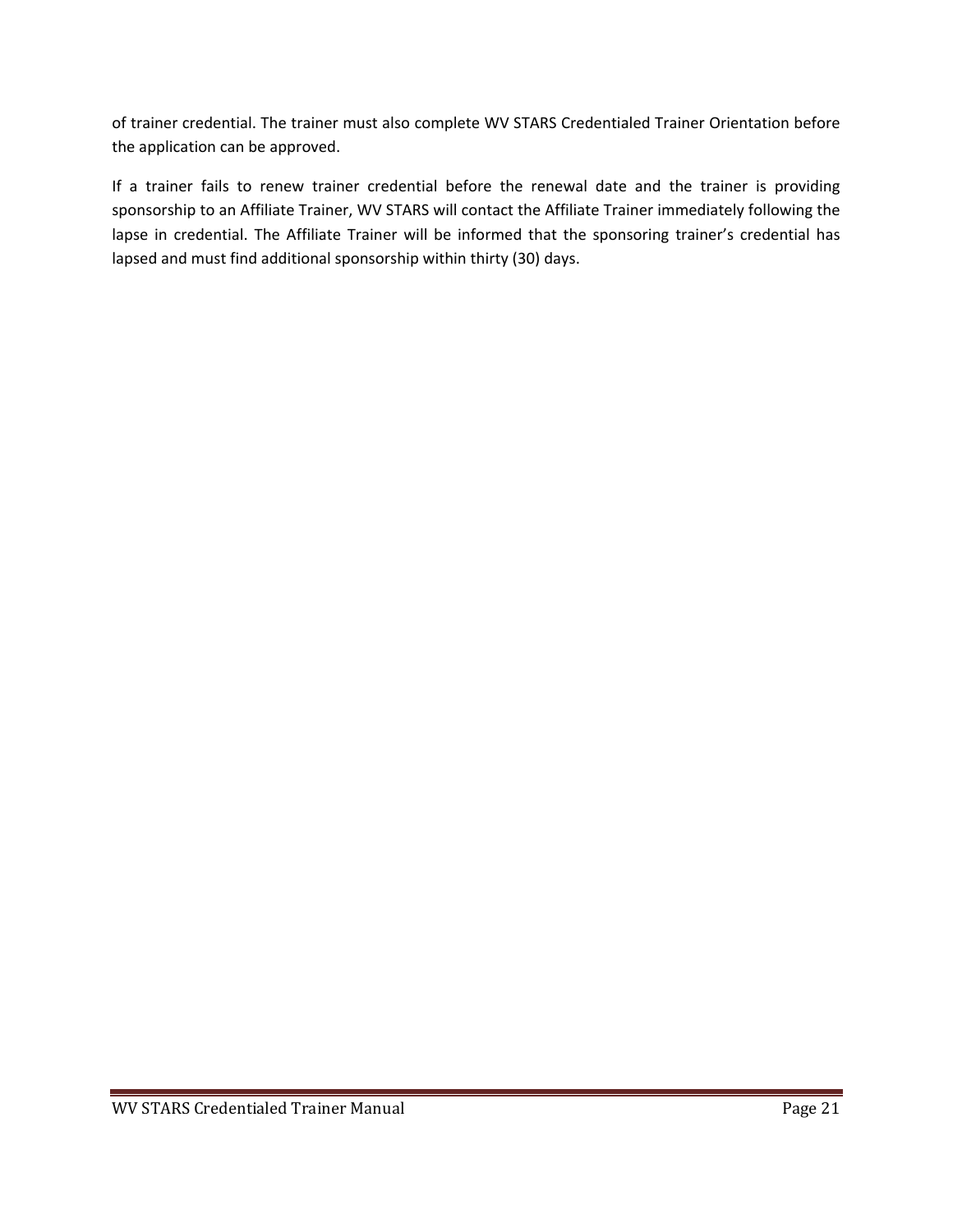### X. TRAINER RESPONSIBILITIES

#### WV STARS Credentialed Trainer Orientation

Beginning July 1, 2009, all trainer credential applicants will be required to complete WV STARS Credentialed Trainer Orientation within sixty (60) days of application processing. Upon processing, WV STARS will notify an applicant of scheduled WV STARS Credentialed Trainer Orientations offered or the applicant can search for sessions on the West Virginia Early Childhood Professional Development Calendar found at www.wvearlychildhood.org.

Beginning July 1, 2009, all existing WV STARS Credentialed Trainers attempting to renew trainer credential must complete WV STARS Credentialed Trainer Orientation. The orientation session must be completed before the trainer credential will be renewed.

#### Training Registration

- WV STARS Credentialed Trainer must complete a WV STARS Training Registration Form to register a training session. (Refer to www.wvearlychildhood.org for the WV STARS Training Registration Form).
- A WV STARS Training Registration Form needs completed only if the training event
	- has never been registered previously;
	- the training event has been registered previously but information, training length, trainer has changed; or
	- the training was originally registered over three (3) years prior.
- The signature of WV STARS Credentialed Trainer is required for acceptance of this document. If the training session is being sponsored by a Master/Certified Trainer, that trainer must sign the form.
- Training held over the course of more than one (1) day or in a series can be registered one (1) of two (2) ways:
	- Training can be registered in parts to offer credit to participants who attend only certain parts of the training. For example, a forty (40) hour training offered over five (5) days can be registered in five (5) eight (8)‐hour sessions. A separate WV STARS Training Registration Form is required for each session and can be titled *Training Title Part 1, Training Title Part 2*, etc. or *Training Title Session 1*, *Training Title Session 2*, etc. Registering the training in this manner allows for participants to receive partial credit. A separate WV STARS Sign-In Sheet is required to be submitted for each session.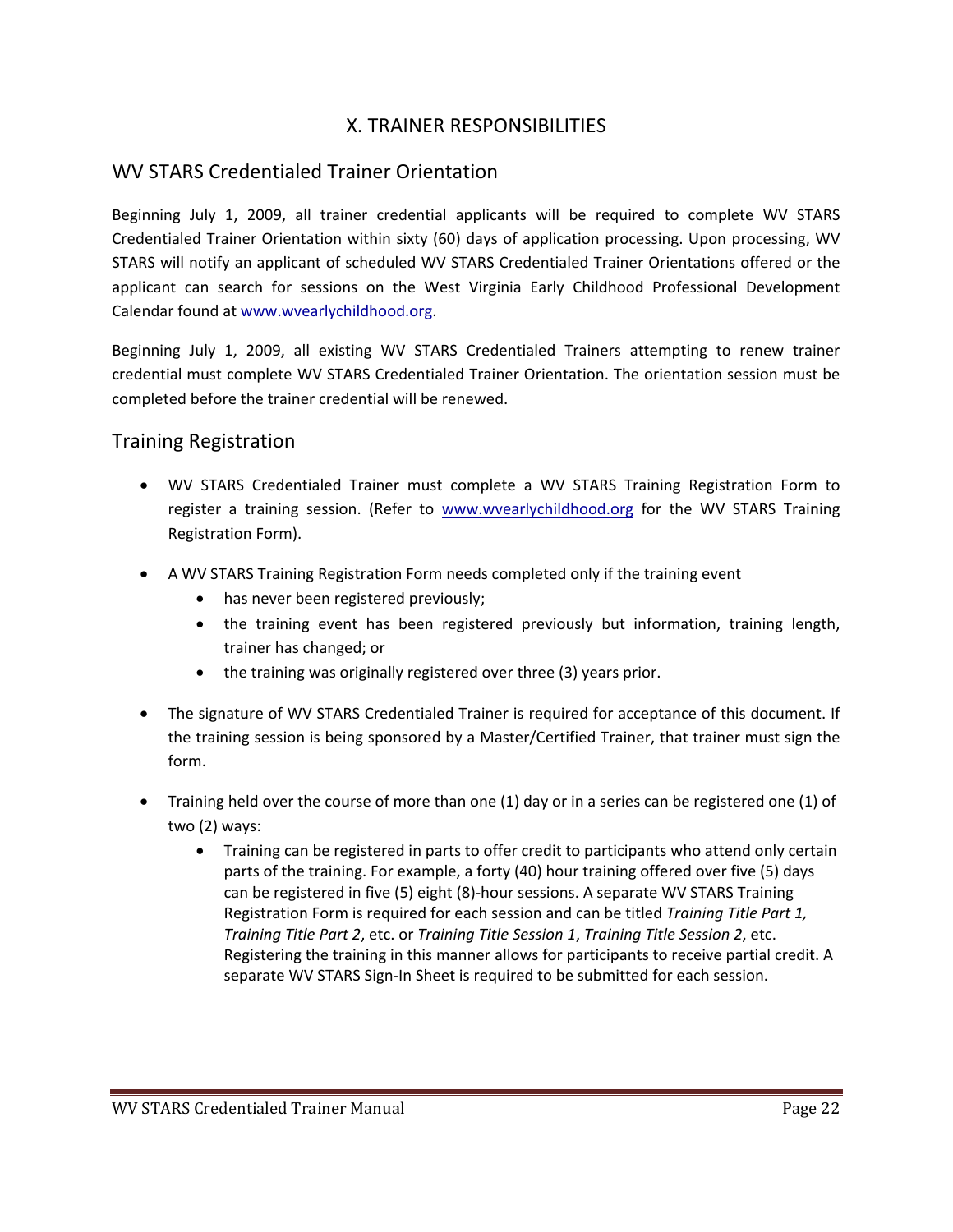- Training can be registered as a whole to offer credit to only those who complete the entire series. For example, a forty (40) hour training offered over five (5) days can be registered as one (1) forty (40)‐hour session. Only one (1) WV STARS Training Registration Form is required. Registering the training in this manner allows for only individuals, who have completed the entire training to receive credit, no partial credit will be given. Only one (1) WV STARS Sign-In Sheet is required to be submitted.
- Completed WV STARS Training Registration Forms must be submitted by mail within three (3) weeks of the training event to:

WV Early Childhood Training Connections and Resources Attn: STARS Registry 611 Seventh Avenue, Suite 322 Huntington, WV 25701

# Eligible Training for Registration

A training session is eligible to be registered by WV STARS if the training meets the following criteria:

- The training must meet the minimum standards of the West Virginia Core Knowledge/Core Competencies for Early Care and Education Professionals **and**
- The presenter must be a WV STARS Credentialed Trainer; or
- The training must be sponsored by WV STARS Certified/Master Trainer.

WV STARS does not have a training approval process, only a *trainer* approval process. It is the intention of WV STARS that having a trainer approval process in place ensures a certain level of quality with the training that the WV STARS Credentialed Trainer presents or sponsors. However, this means that it is the responsibility of the WV STARS Credentialed Trainer to ensure that the above criteria are met, the WV STARS Training Registration Form is completed accurately, and the standards indicated by the National Association for the Education of Young Children (NAEYC) Code of Ethical Conduct, Supplement for Early Childhood Adult Educators are met.

Technical assistance and staff development can be registered with WV STARS as long as the criteria above are met. WV STARS will not register social gatherings or general meetings that do not have an element of in‐service. WV STARS Credentialed Trainers are encouraged to use sound judgment and refer to the Trainer Agreement and Assurances section of the WV STARS Trainer Credential Application, specifically the National Association for the Education of Young Children (NAEYC) Code of Ethical Conduct, Supplement for Early Childhood Adult Educators, when registering training with WV STARS.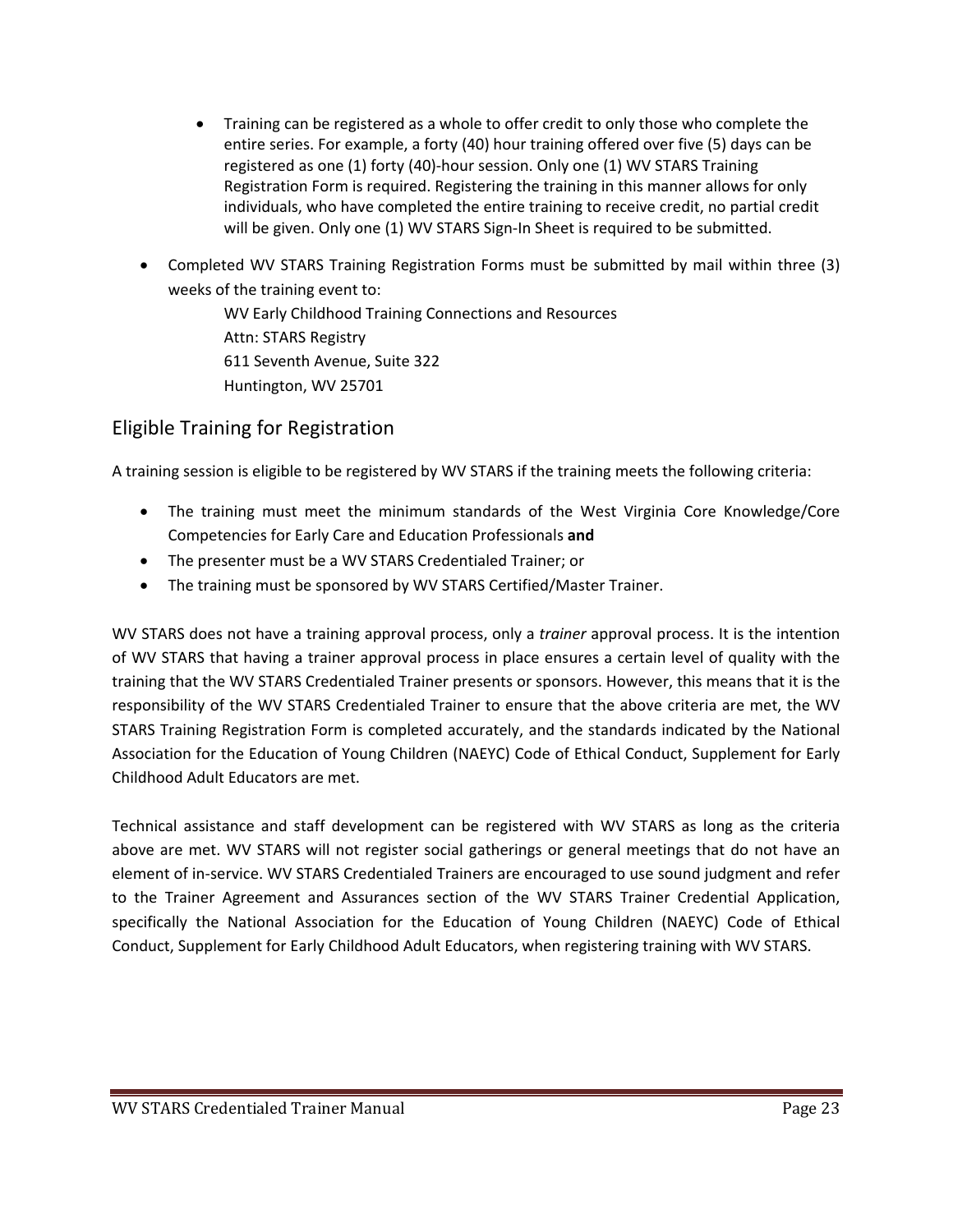# Certificates of Training Attendance

All WV STARS Credentialed Trainers submitting WV STARS Training Registration Form will receive feedback regarding the training registration within the three (3) week policy guideline. If the Training Registration Form was not accepted for registration, WV STARS will return the Training Registration Form with a feedback letter indicating why the training was not registered. The trainer has the option of resubmitting the correct training registration to WV STARS for consideration.

Accepted Training Registration Forms will be processed within three (3) weeks of receipt. A trainer will receive confirmation of the registration in the form of an e-mail with the WV STARS Certificate of Training Attendance as an attachment. The certificate indicates the training information including the Training Registration Number. The trainer is advised to examine the certificate upon receipt to determine that the correct training information has been indicated.

At each WV STARS Registered Training event, the trainer must distribute or make available the WV STARS Certificate of Training Attendance. If a trainer is unable or fails to provide a WV STARS Certificate of Training Attendance at a WV STARS Registered Training event, that trainer must provide participants with information on the procedure for obtaining the certificate and, if requested, must provide the certificate. Only the certificate issued by WV STARS can be distributed at a WV STARS Registered Training event. A trainer distributing a certificate that has not been issued by WV STARS that includes WV STARS training registration information will be in violation of WV STARS Policy. A trainer must not manipulate the WV STARS Certificate of Training Attendance in any way; that, too, is a violation of WV STARS Fraud Policy.

In the event that a trainer/organization is holding or sponsoring a conference or mini‐conference event, the trainer must provide participants with a CEU Reporting Form that can be completed. The form must provide opportunity for participants to indicate each session attended on the form with signatures indicating completion of the training event. The trainer must be willing to provide opportunities for participants to have the form signed to verify completion.

#### Sign‐In Sheets

A WV STARS Sign‐In Sheet must be completed at the conclusion of every WV STARS Registered Training event. The trainer must complete the top section regarding the training details in its entirety. Participants are required to sign-in on the form using the appropriate procedures. It is the responsibility of the trainer to distribute the appropriate WV STARS Sign-In Sheet at each training event and to ensure that all participants that should receive credit for participation have signed. Trainers must submit the original WV STARS Registered Training Sign‐In Sheet to WV STARS within thirty (30) days of the training event to ensure that all participants receive credit within an appropriate amount of time.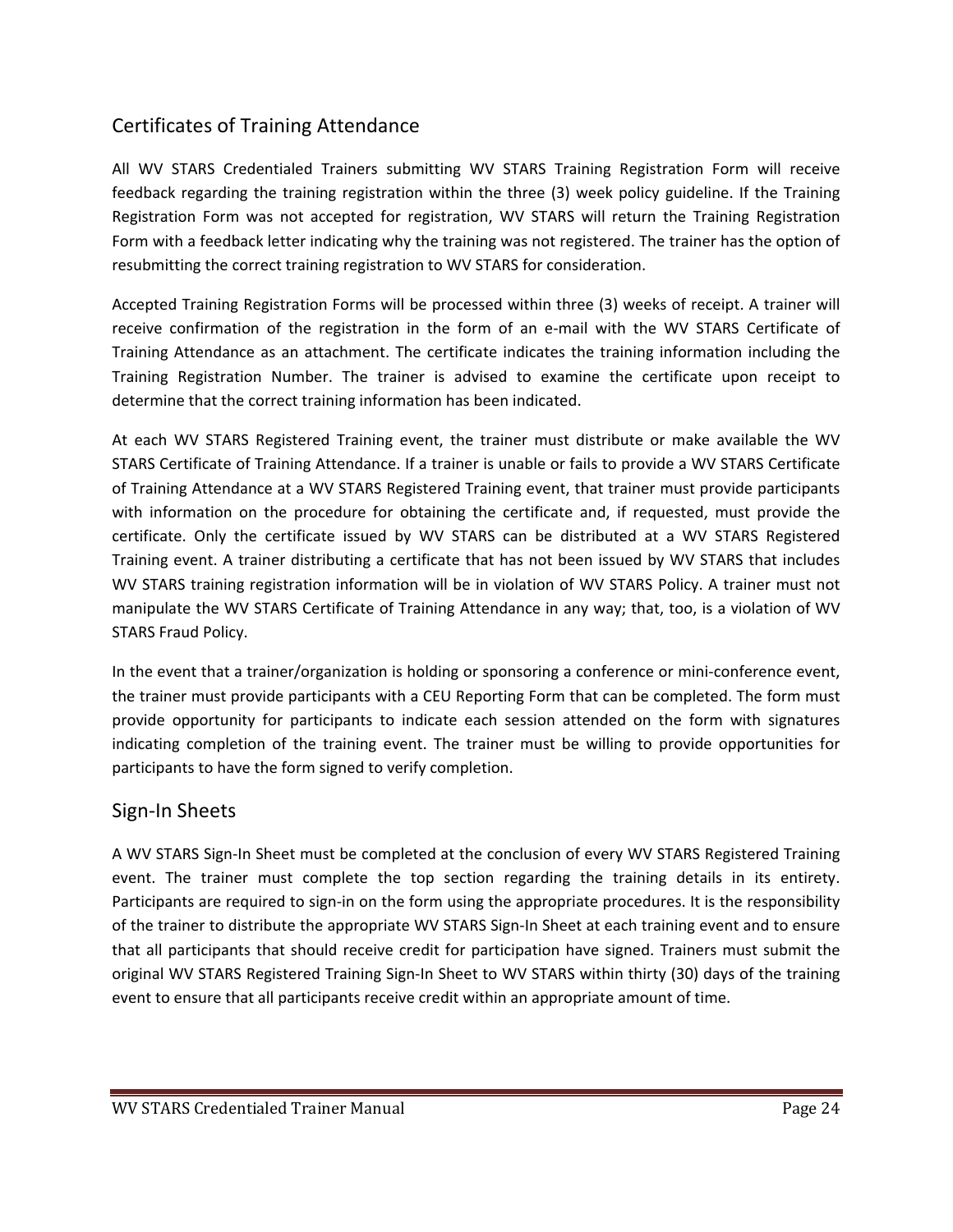WV STARS Sign-In Sheets received that have not been completed will be returned to the WV STARS Credentialed Trainer responsible for the training. WV STARS Sign-In Sheets submitted without a processed WV STARS Training Registration Form submitted prior will also be returned to the trainer.

WV STARS Sign-In Sheets for training held over the course of more than one (1) day or in a series must be submitted in the following way:

- 1. A separate WV STARS Sign-In Sheet is required to be submitted for each session if a training has been registered in parts to offer credit to participants who attend only certain parts of the training. For example, a forty (40) hour training offered over five (5) days can be registered in five (5) eight (8)‐hour sessions and five (5) WV STARS Sign‐In Sheets would need to be submitted.
- 2. Only one (1) WV STARS Sign-In Sheet is required to be submitted for training that has been registered as a whole to offer credit to only those who complete the entire series. For example, a forty (40) hour training offered over five (5) days can be registered as one (1) forty (40)‐hour session and one (1) WV STARS Sign-In Sheet is required. Only training participants who completed the entire series should sign-in on the WV STARS Registered Training Sign-In Sheet. No partial credit will be given to training attendees that did not complete the entire series. The WV STARS Sign-In Sheet should be dated with the date the series is completed.

Completed WV STARS Sign-In Sheets must be submitted to:

WV Early Childhood Training Connections and Resources Attn: STARS Registry 611 Seventh Avenue, Suite 322 Huntington, WV 25701

# Training Evaluation

Upon completion of each training session, a WV STARS Registered Training Evaluation Form must be completed by all training participants. The evaluation must be provided and collected by the presenter. Participants are encouraged to respond on the evaluation form in an honest, constructive, and direct manner regarding the quality of the training. The training participant may complete the evaluation anonymously and without the fear of personal and professional repercussions, including but not limited to harassment, questioning, and refusal to allow future participation.

The objective of the WV STARS Registered Training Evaluation is to provide feedback from a participant perspective regarding various aspects of the training event. The evaluation is intended to be a tool for trainers to use to evaluate performance and training quality. Trainers are encouraged to make modifications of training based on evaluation results to improve training quality.

WV STARS Credentialed Trainers may use WV STARS Registered Training Evaluation Summary to process all training evaluations. This summary is designed as a tool to assist the trainer to compile data received from WV STARS Registered Training Evaluation Forms. WV STARS requires that the trainer retains either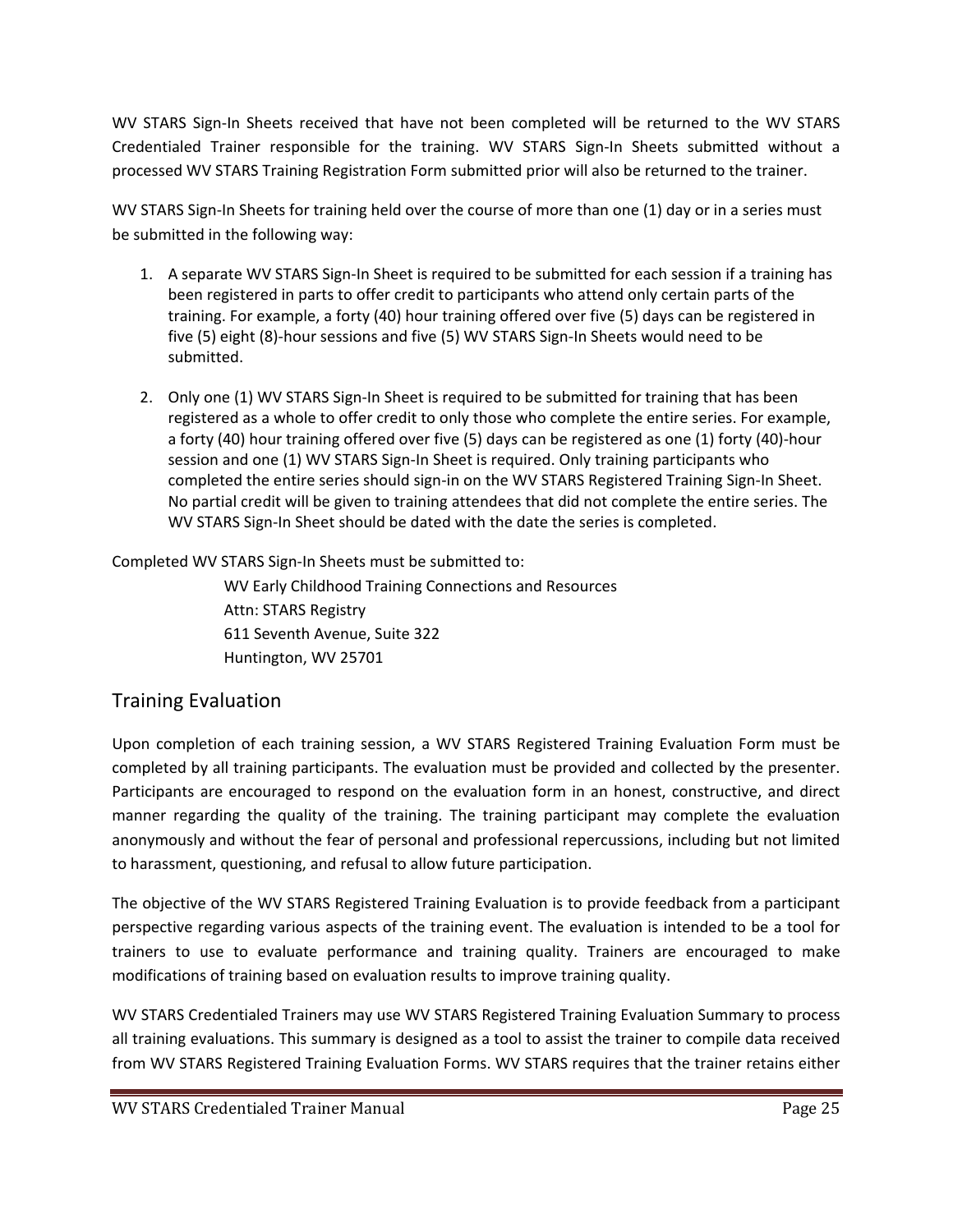all of the original WV STARS Registered Training Evaluation Forms or WV STARS Registered Training Evaluation Summary for each training event held. The trainer must keep these documents for up to three (3) years after the training date. WV STARS may request training evaluations or summaries from the trainer at any time but the responsibility of keeping these evaluations on file lies with the trainer.

# Affiliate Trainer Sponsorship

Any Certified or Master Trainer has the option of providing sponsorship for an Affiliate Trainer applicant. The support of the Certified or Master Trainer must be, at a minimum level, to provide guidance, input, and review during the development of the training and/or to review and evaluate the training session.

Details and terms of sponsorship/support are at the discretion of the sponsoring trainer though the above mentioned minimum requirements must be met.

An Affiliate Trainer applicant seeking a Certified or Master Trainer to provide sponsorship can contact WV STARS to be linked with an eligible trainer. WV STARS has compiled a list of WV STARS Certified or Master Trainers who are willing to be contacted for sponsorship. However, Certified or Master Trainers are not obligated to agree to any or every request of sponsorship made.

If a sponsoring trainer fails to renew the WV STARS Trainer Credential before the renewal date and the credential is considered not active, WV STARS will contact the Affiliate Trainer immediately following the lapse in credential. The Affiliate Trainer will be informed that the sponsoring trainer's credential has lapsed and must find additional sponsorship within thirty (30) days.

If at any time, either the sponsor or Affiliate Trainer decides to sever the sponsorship, the Affiliate Trainer has thirty (30) days to find additional sponsorship. If sponsorship is not obtained within thirty (30) days, the Affiliate Trainer's credential will be considered not active and will be unable to register or hold a WV STARS Registered Training.

## Training Sponsorship

Any Certified or Master Trainer has the option of providing sponsorship for a training event to be registered with WV STARS. The Certified or Master Trainer agreeing to provide sponsorship must indicate that the following requirements are met:

- The training must meet the minimum standards of the West Virginia Core Knowledge/Core Competencies for Early Care and Education Professionals.
- The WV STARS Training Registration Form should be completed accurately and honestly and submitted within the three (3) week time frame.
- As a sponsor, a Master or Certified Trainer accepts responsibility for the quality of the presenter, the training provided, and the training registration.
- The WV STARS Sign-In Sheet must be returned to WV STARS within thirty (30) days of training to track the training attendance for participants.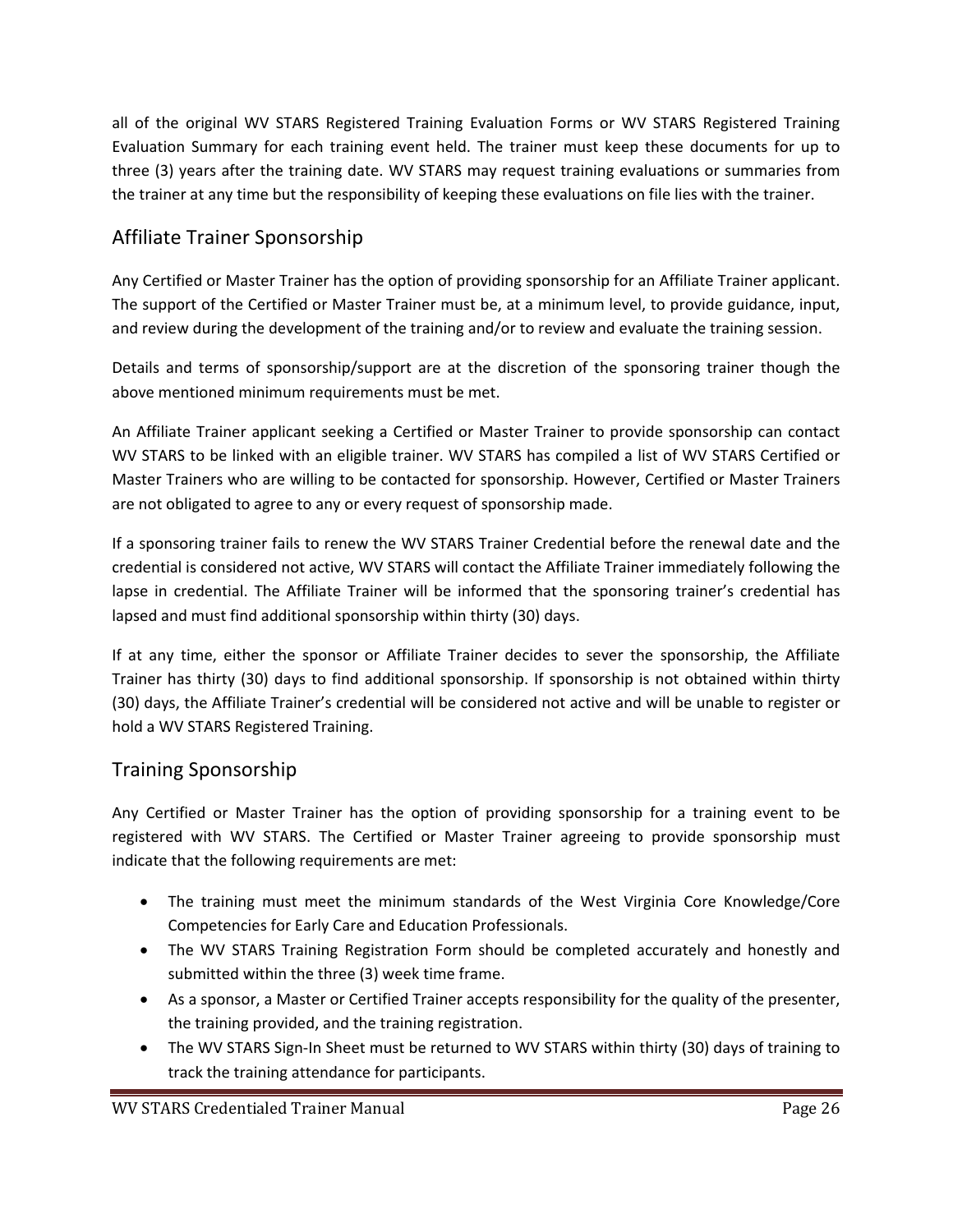- WV STARS Registered Training Evaluation Forms must be completed by participants. Either the original WV STARS Registered Training Evaluation Forms or the WV STARS Registered Training Summary must be retained for three (3) years.
- WV STARS Certificates of Training Attendance must be made available to participants, either by distribution at training event or by request.

Details and terms of sponsorship are at the discretion of the sponsoring trainer though the above mentioned minimum requirements must be met.

Individuals, agencies, and organizations seeking a Certified or Master Trainer to provide sponsorship can contact WV STARS to be linked with an eligible trainer. WV STARS has compiled a list of WV STARS Certified or Master Trainers who are willing to be contacted for sponsorship. However, Certified or Master Trainers are not obligated to agree to any or every request of sponsorship made.